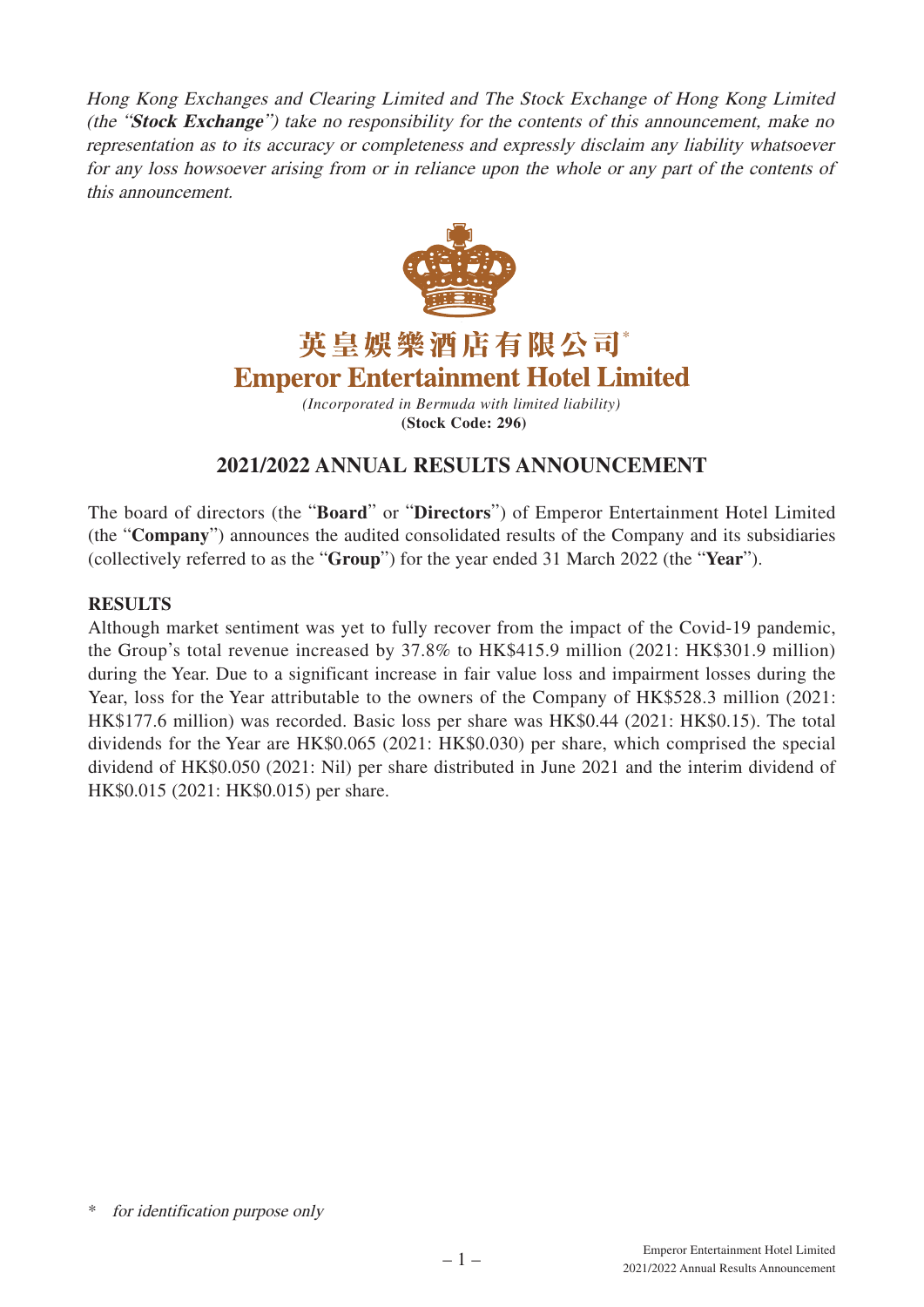# **MANAGEMENT DISCUSSION AND ANALYSIS**

## **MARKET REVIEW**

During the Year, the entry restrictions and quarantine measures were still enforced within the Greater Bay Area due to the fluctuating Covid-19 pandemic situation, resulting in the operating environments of the tourism and hospitality sectors generally remaining challenging. With life gradually returning to normal while there are still limitations on outbound travel, domestic consumption and entertainment demand have gradually regained momentum, and there has ever been some revival in visitor arrivals to Hong Kong and Macau. Nevertheless, in the second half of the Year, various policies announced by the Chinese government plus credit crises facing the mainland China property industry have adversely impacted China's economy; meanwhile, the Omicron variant of Covid-19 has driven the numbers of cases to new highs in Hong Kong, hindering the market recovery.

# **BUSINESS REVIEW**

The Group currently engages in provision of hospitality services, which covers five hotels and serviced apartments in Hong Kong and Macau, as follows:

- The Emperor Hotel ("**Emperor Hotel**"), The Unit Serviced Apartments ("**The Unit**") and MORI MORI Serviced Apartments ("**MORI MORI**") in Hong Kong, which were newly acquired in May 2021 (the "**Acquisition**"), for details of which were set out in the section headed "Financial and Other Information"
- Grand Emperor Hotel ("**Grand Emperor Hotel**") and Inn Hotel Macau ("**Inn Hotel**") in Macau

# **About Emperor Hotel**

Emperor Hotel, a 29-storey hotel in Wan Chai, is the Group's signature project in Hong Kong. It offers 299 guest rooms together with leisure, dining and parking facilities, with a gross floor area of approximately 115,700 square feet. Emperor Hotel creates a comfortable experience, catering to the lifestyles of both leisure and business travellers. Golden Valley, a Cantonese & Sichuan cuisine within the hotel, had been rated as a Michelin 1-star restaurant.

## **About The Unit**

The Unit, a 21-storey, 68-unit block in Happy Valley, is a highly sought-after residence given its ease of access to the central business district. The area is vibrant, conveniently located near Hong Kong's commercial districts, and affords easy access to the shopping districts in Causeway Bay, Hong Kong Jockey Club and Hong Kong Stadium for international sports events, and Hong Kong Sanatorium & Hospital for medical check-ups, helping to ensure solid short-term leasing demand.

## **About MORI MORI**

Situated at the vibrant junction of Wan Chai and Causeway Bay, MORI MORI provides 18 stylish serviced apartments for expats, MICE visitors, business travellers and overseas professionals, on short-and long-term leases. With state-of-the-art facilities and professional customer services, MORI MORI redefines the contemporary way of life.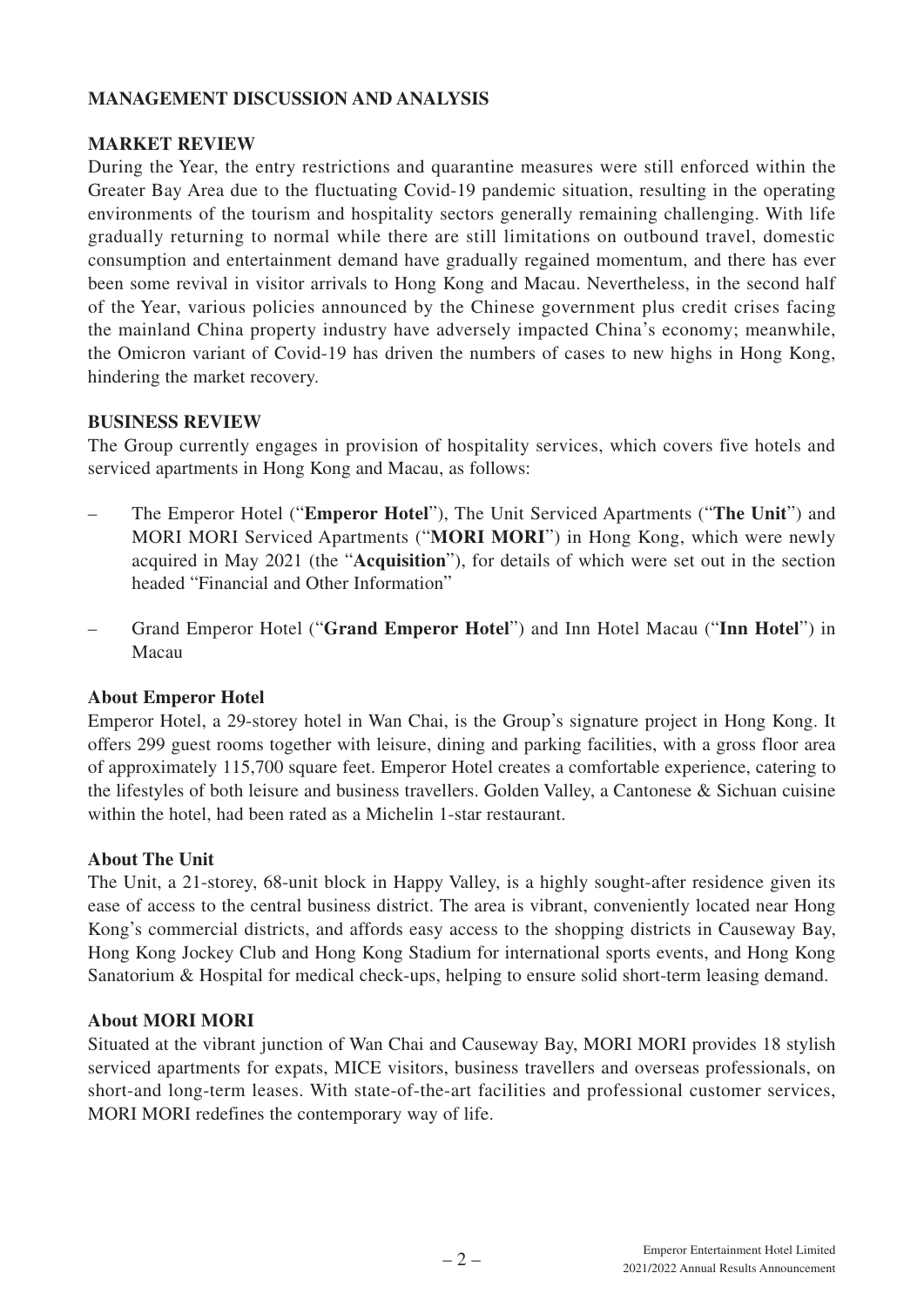# **About Grand Emperor Hotel**

Located on the Macau Peninsula, Grand Emperor Hotel is a 26-storey hotel with a gross floor area of approximately 655,000 square feet and 311 guest rooms. It offers a wide range of amenities including fitness centre, sauna and spa facilities, as well as 5 restaurants and bars boasting fine cuisines from all around the world. With strong commitment to providing guests with unparalleled hospitality experience, the Group delivers consistently top-quality services that translate into high levels of customer satisfaction and loyalty.

## **About Inn Hotel**

Located at the heart of Macau's Taipa Island, Inn Hotel is a 17-storey hotel with a gross floor area of approximately 209,000 square feet and 287 guest rooms. Through extending business coverage from the Macau Peninsula to Taipa, it enables the Group to fully capture the potential of Macau's hospitality market.

## **Hotels and Serviced Apartments Revenue**

The Group's revenue base of hotels and serviced apartments was widened after the Acquisition, and its revenue increased by 67.3% to HK\$155.3 million (2021: HK\$92.8 million) during the Year. Total room revenue was HK\$53.3 million (2021: HK\$29.5 million). Total food and beverage revenue was HK\$77.4 million (2021: HK\$48.6 million), while the rental income and other revenue totalled HK\$24.6 million (2021: HK\$14.7 million).

## **Gaming Revenue**

Due to the gradual improvement of entertainment and consumption sentiment, the Group's gaming revenue increased by 24.6% to HK\$260.6 million (2021: HK\$209.1 million). Revenue from the mass market hall was HK\$179.0 million (2021: HK\$138.0 million), while revenue from the VIP room was HK\$65.0 million (2021: HK\$55.6 million).

## **OUTLOOK**

Despite a moderate revival of the hospitality sector during the Year, there was a setback with the emergence of Omicron cases in Hong Kong and Macau in early 2022, and hence intermittent resumption of stringent measures. This inevitably led to delays in reopening of borders between mainland China, Hong Kong and Macau, which in turn impeded full market recovery.

Recently, governments across the world have started to ease travel restrictions and opened to travel, serving as a catalyst for the global tourism industry. Hong Kong's strategic location and business environment, coupled with its gastronomy and shopping experience, make the city unique in terms of business and leisure. Macau will also continue striving to expand the spectrum of visitor sources and spur a tourism revival, in order to become a world centre of tourism and leisure. Hong Kong and Macau complement each other in terms of experiences, and the well-established transportation network between the two cities, which make them a popular multi-destination travel itinerary for travellers, plus vaccination coverage is increasing and new medicines for Covid-19 are being developed. Hence, despite the continued uncertainties in the near term, the Group remains optimistic about the sector's long-term growth prospects, and is set to reap the benefits when the sector fully rebounds.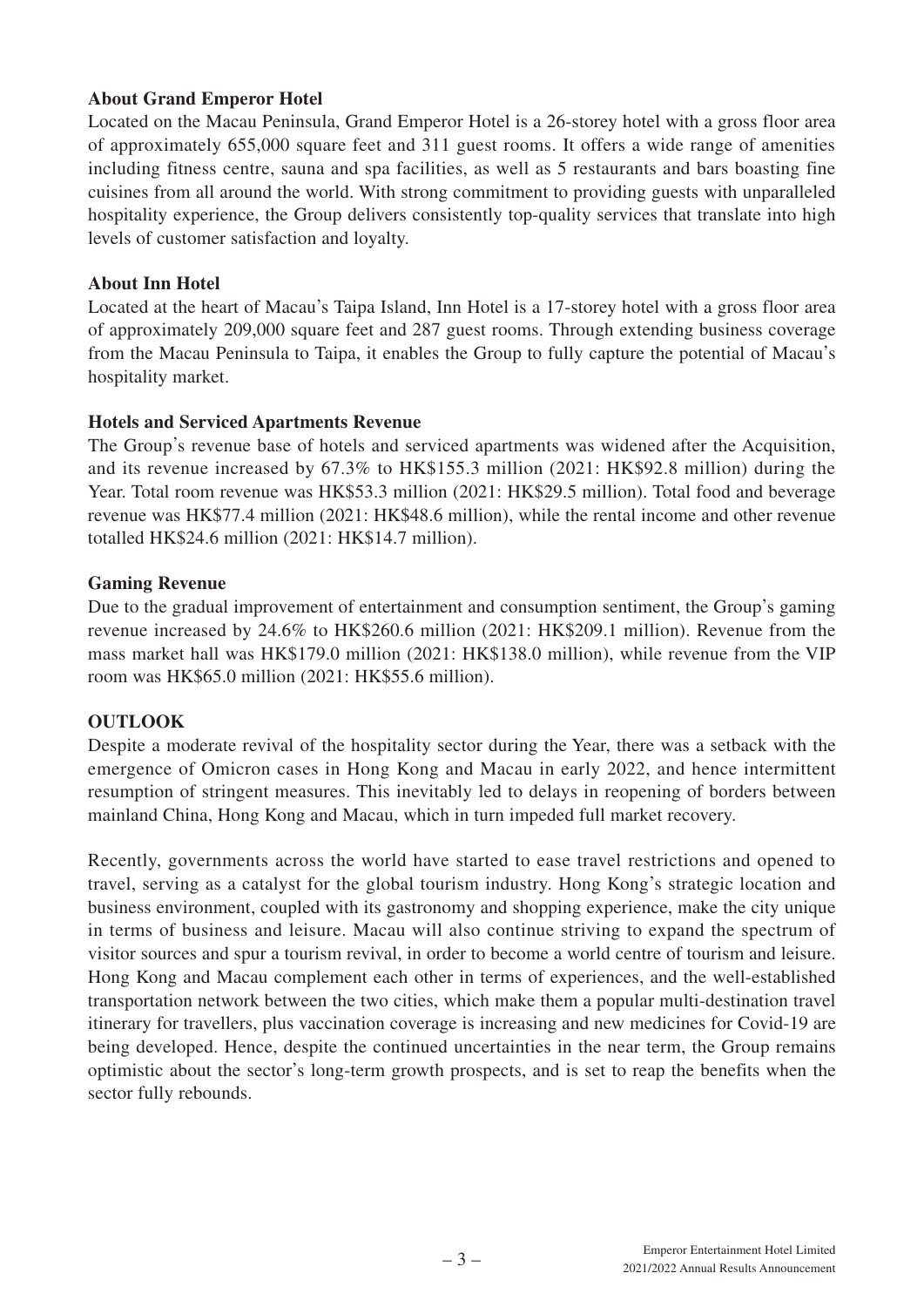# **FINANCIAL AND OTHER INFORMATION**

# **Capital Structure, Liquidity and Financial Resources**

During the Year, the Group utilised approximately HK\$2,048.8 million for the Acquisition, hence its aggregate of bank balances and cash, short-term bank deposits and pledged bank deposits decreased to HK\$1,049.9 million (2021: HK\$3,340.1 million) as at 31 March 2022, which is mainly denominated in Hong Kong dollar (2021: Hong Kong dollar and Renminbi). The Group continued to maintain a strong financial position and funded its operations and capital expenditure by cash generated from its operations and deposits reserved at the banks. During the Year, the Group was not exposed to significant foreign exchange rates as most of the Group's assets, liabilities and transactions were transacted at and denominated in the functional currency of its foreign operations.

The Group's current assets and current liabilities as at 31 March 2022 were HK\$1,129.9 million (2021: HK\$3,458.1 million) and HK\$309.2 million (2021: HK\$357.3 million), respectively. As at 31 March 2022, the advances from non-controlling interests of subsidiaries of the Company totalled HK\$39.5 million (2021: the advances from non-controlling interests of a subsidiary of HK\$39.0 million), which were denominated in Hong Kong dollar, unsecured and interest-free, among which HK\$39.0 million was repayable at the discretion of non-controlling interests and availability of surplus fund of a subsidiary, and the remaining HK\$0.5 million was repayable by another subsidiary after payment of all operating expenses and payables including but not limited to bank loans and third party loans which are due for repayment together with the accrued interest. The Group was in a net cash position as at 31 March 2022 and hence its gearing ratio (calculated as net debt divided by total equity) was zero (2021: zero).

During the Year, the Company had repurchased 12,270,000 shares (the "**Repurchased Shares**") of its own shares from the market using internal resources, at an aggregate consideration of HK\$14.6 million, and an average price of HK\$1.187 per share. The Repurchased Shares had been cancelled during the Year, and hence the total number of issued shares of the Company right after its cancellation was reduced by about 1.0% to 1,197,305,983 (2021: 1,209,575,983) shares and its issued share capital was HK\$120,000 (2021: HK\$121,000) as at 31 March 2022. Having considered the Group's strong cash reserves, the Directors believe the share repurchases would enhance value to the Company's shareholders and benefit the Company and its shareholders as a whole.

## **Pledge of Assets**

As at 31 March 2022, assets with carrying values of approximately HK\$1.7 billion (2021: HK\$2.0 billion) were pledged to two banks as security for banking facilities of a total of HK\$520.0 million (2021: HK\$520.0 million). The facilities remained undrawn and available as at 31 March 2022 and 2021. In addition, the Group has a bank deposit of HK\$64.1 million (2021: HK\$63.0 million) pledged as security deposit for obtaining a bank guarantee in the amount of approximately Macau Patacas 64.5 million (equivalent to HK\$62.6 million) in favour of SJM Resorts, S.A. ("**SJM**") for the Group's fulfilment of all its obligations, as stipulated under the service agreement and the addendum (collectively referred to as the "**Service Agreements**") between the Group and SJM, and another bank deposit of HK\$0.4 million (2021: HK\$0.4 million) pledged as security deposit for the use of ferry ticket equipment provided by a third party.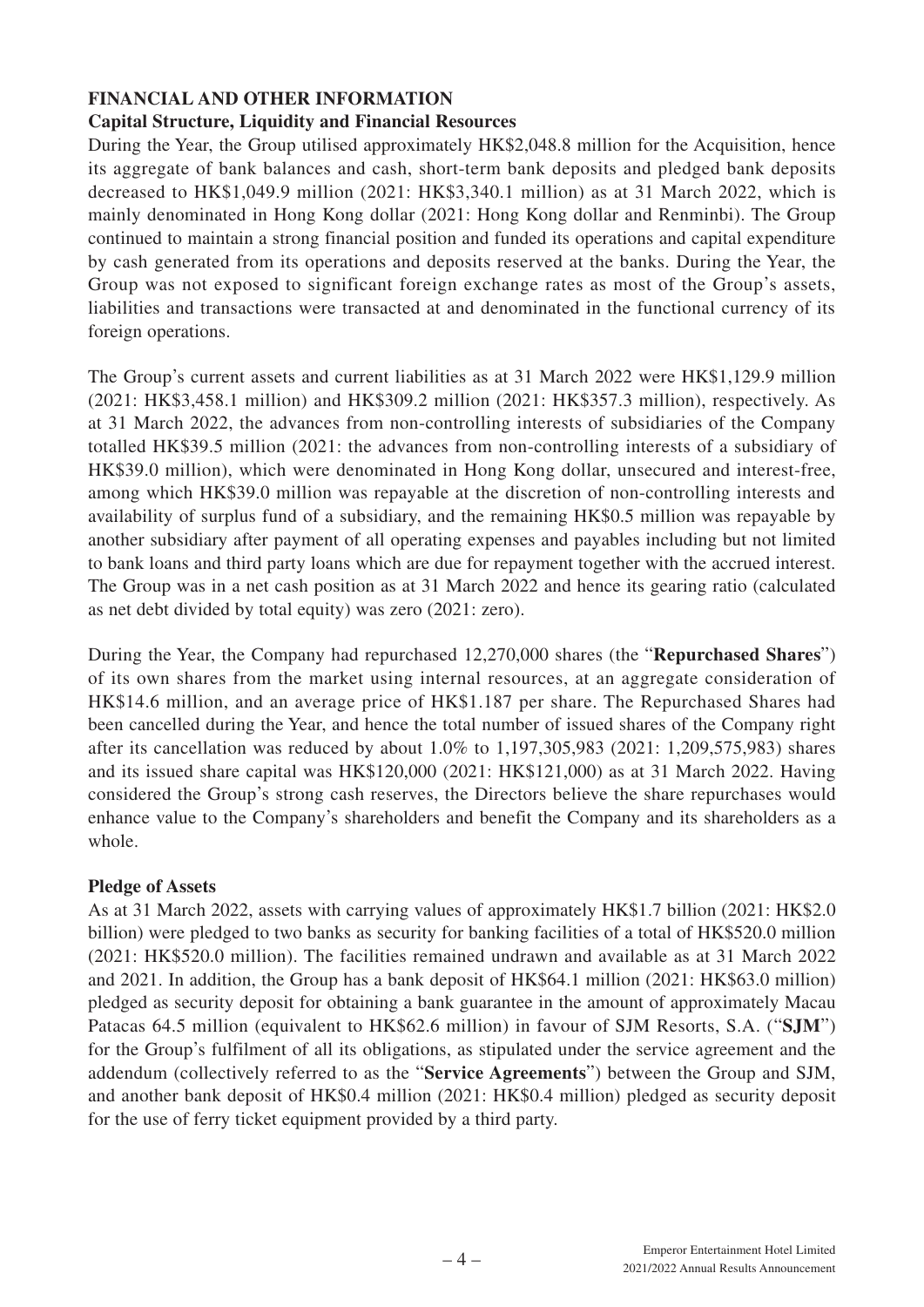# **Acquisition of Subsidiaries**

On 28 May 2021, an indirect non-wholly owned subsidiary of the Company completed the acquisition of the entire equity interest of Poly Keen International Limited ("**Poly Keen**") and the loan due by Poly Keen to a direct wholly-owned subsidiary of Emperor International Holdings Limited ("**Emperor International**"), being the parent company of the Company, at a cash consideration of HK\$2,048.8 million, details of which were set out in the joint announcement of the Company and Emperor International dated 16 March 2021 and the Company's circular dated 30 April 2021. Poly Keen and its subsidiaries (collectively referred to as "**Poly Keen Group**") are principally engaged in the hospitality business and property investment in Hong Kong. Upon completion of the Acquisition, the Group widened the sources of income by expanding its hospitality business coverage beyond Macau, to also include Hong Kong.

# **EVENTS AFTER REPORTING PERIOD**

The Group's casino in Grand Emperor Hotel is operated under the gaming concession held by SJM, and the Group provides management and promotion services to SJM pursuant to the Service Agreements, which shall expire on 26 June 2022 (the "**Expiry Date**"). On 1 April 2022, the Company announced that it would cease the gaming operation of the Group right after the Expiry Date, while the hospitality business in Grand Emperor Hotel is retained. On 15 June 2022, the Company further announced that SJM would continue to run the gaming operation in Grand Emperor Hotel from 27 June 2022 to 31 December 2022. Therefore, the Group has entered into an agreement with SJM for the provision of the hotel rooms, catering and other ancillary services for the gaming operation to be run by SJM in Grand Emperor Hotel after the Expiry Date.

# **EMPLOYEES AND REMUNERATION POLICY**

After the Acquisition, the Group's number of employees as at 31 March 2022 increased to 876 (2021: 770). Total staff costs including Directors' remuneration and the other staff costs for the Year were HK\$343.6 million (2021: HK\$313.2 million). Each employee's remuneration was determined in accordance with individual's responsibilities, competence and skills, experience and performance, as well as market pay levels. Staff benefits include medical and life insurance, retirement benefits and other competitive fringe benefits.

To provide incentive or reward to the staff, the Company has adopted a share option scheme, particulars of which will be set out in the section headed "Share Options Scheme" of the Company's annual report for the Year.

## **FINAL DIVIDEND**

The Board has resolved not to recommend any final dividend for the Year (2021: HK\$0.015 per share).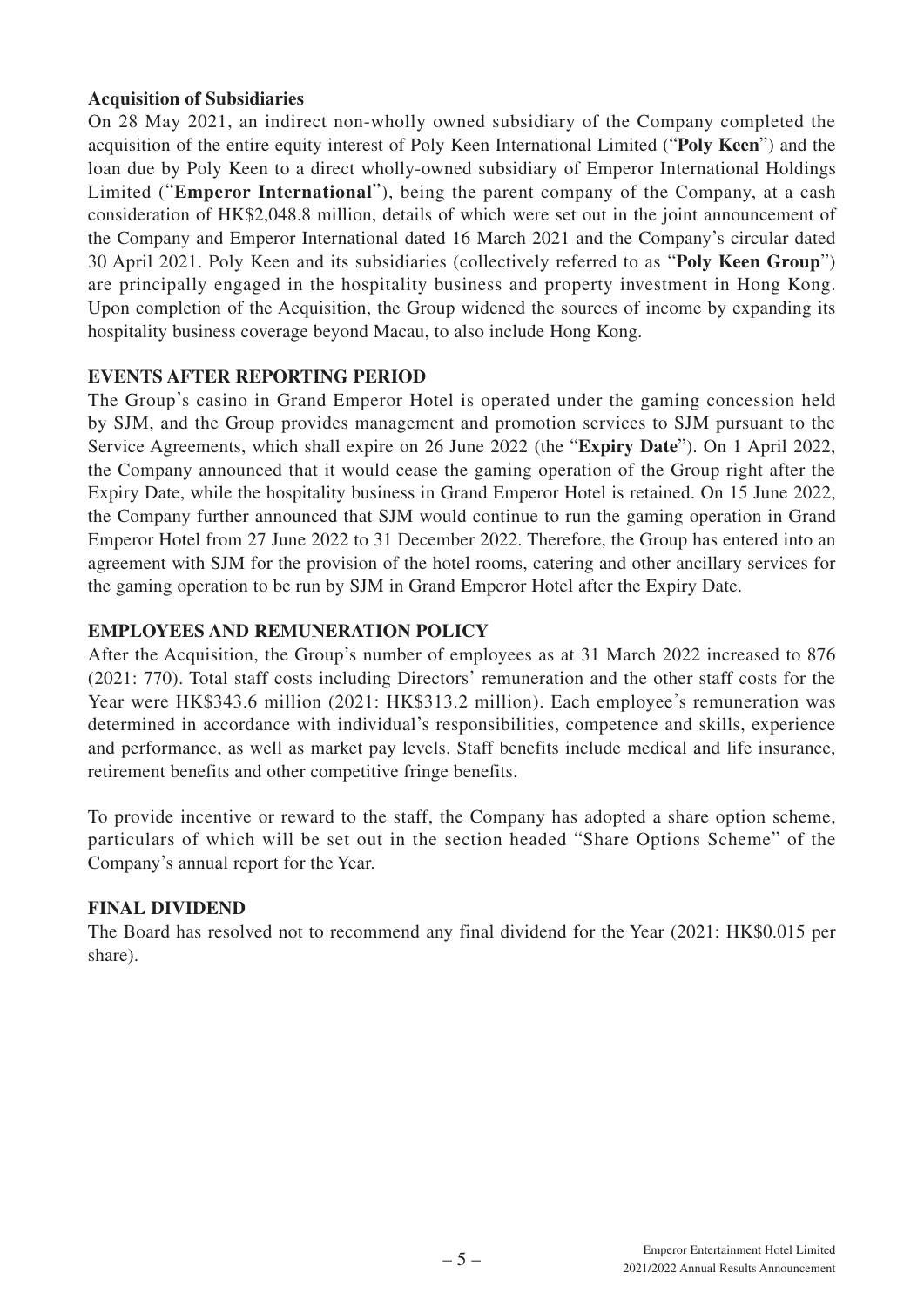# **CONSOLIDATED STATEMENT OF PROFIT OR LOSS AND OTHER COMPREHENSIVE INCOME**

For the year ended 31 March 2022

|                                                                   | <b>Notes</b> | 2022<br><b>HK\$'000</b> | 2021<br><b>HK\$'000</b> |
|-------------------------------------------------------------------|--------------|-------------------------|-------------------------|
|                                                                   |              |                         |                         |
| Revenue                                                           |              |                         |                         |
| Contracts with customers                                          | 3(a)         | 391,860                 | 287,167                 |
| Leases                                                            | 3(b)         | 24,034                  | 14,688                  |
| Total revenue                                                     |              | 415,894                 | 301,855                 |
| Cost of sales                                                     |              | (25,075)                | (16,791)                |
| Cost of hotel and gaming operations                               |              | (467, 157)              | (388, 507)              |
| Direct operating expenses in respect of leasing of                |              |                         |                         |
| investment properties                                             |              | (6,929)                 |                         |
| Gross loss                                                        |              | (83,267)                | (103, 443)              |
| Other income                                                      |              | 19,602                  | 60,488                  |
| Other gains and losses                                            | 5            | 3,893                   | (5,064)                 |
| Impairment allowance reversed for trade receivables               |              |                         | 99                      |
| Impairment losses on property, plant and equipment,               |              |                         |                         |
| right-of-use assets and goodwill                                  |              | (271, 120)              |                         |
| Fair value changes of investment properties                       |              | (143,000)               | (36,000)                |
| Selling and marketing expenses                                    |              | (73,093)                | (58,987)                |
| Administrative expenses                                           |              | (175,992)               | (160, 185)              |
| Finance costs                                                     |              | (1,908)                 | (1,235)                 |
| Loss before taxation                                              | 6            | (724, 885)              | (304, 327)              |
| <b>Taxation</b> credit                                            | 7            | 80,640                  | 79,878                  |
| Loss for the year                                                 |              | (644, 245)              | (224, 449)              |
| Other comprehensive income (expense)                              |              |                         |                         |
| Items that may be reclassified subsequently to<br>profit or loss: |              |                         |                         |
| Fair value changes of debt instruments at fair value              |              |                         |                         |
| through other comprehensive income                                |              |                         | 854                     |
| Reclassification adjustments for amount transferred to            |              |                         |                         |
| profit or loss upon disposal of debt instruments at               |              |                         |                         |
| fair value through other comprehensive income                     |              |                         | (3,270)                 |
| Other comprehensive expense for the year                          |              |                         | (2,416)                 |
| Total comprehensive expense for the year                          |              | (644, 245)              | (226, 865)              |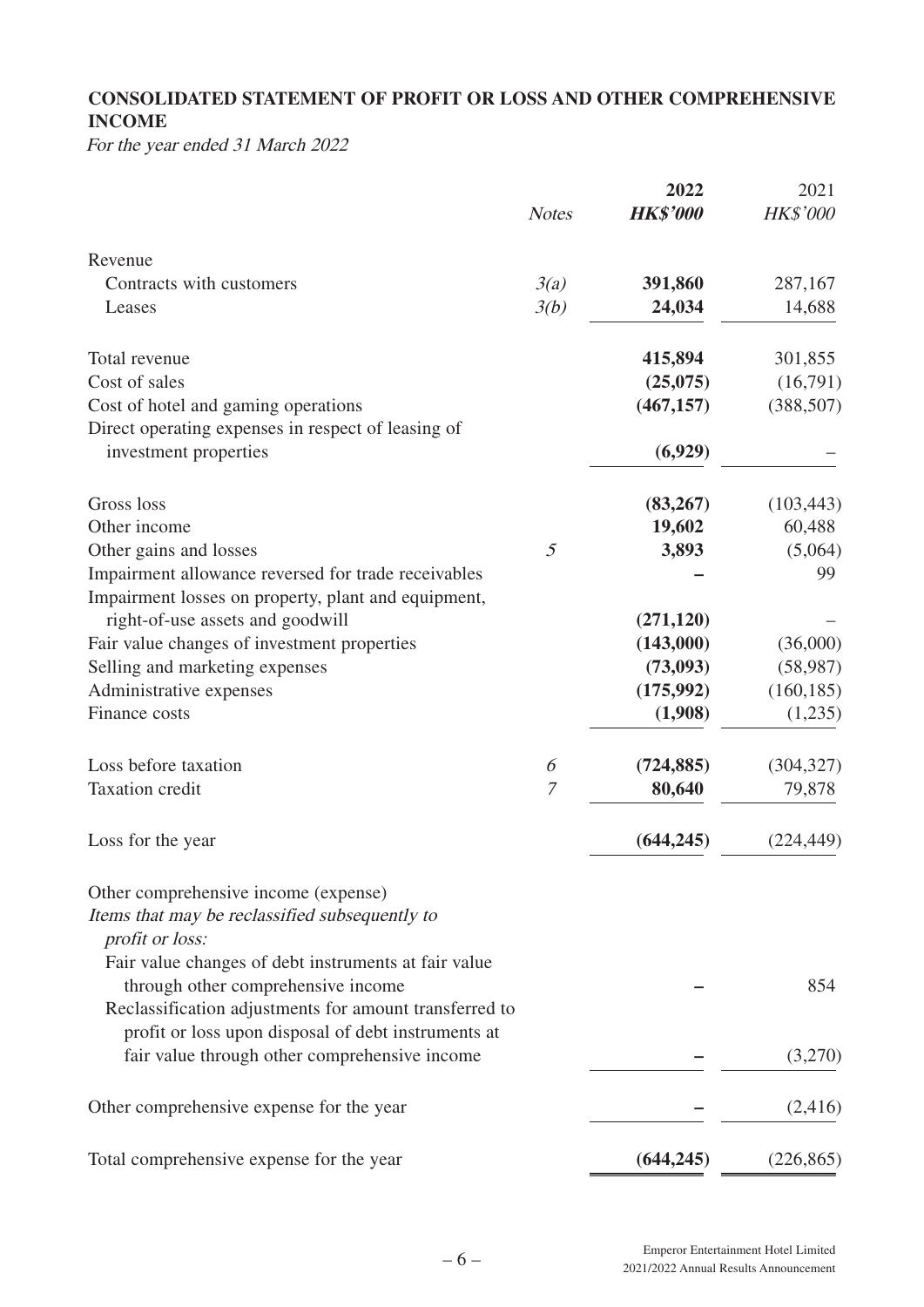# **CONSOLIDATED STATEMENT OF PROFIT OR LOSS AND OTHER COMPREHENSIVE INCOME**

For the year ended 31 March 2022

|                                                              |             | 2022            | 2021            |
|--------------------------------------------------------------|-------------|-----------------|-----------------|
|                                                              | <b>Note</b> | <b>HK\$'000</b> | <b>HK\$'000</b> |
| Loss for the year attributable to:                           |             |                 |                 |
| Owners of the Company                                        |             | (528, 317)      | (177, 576)      |
| Non-controlling interests                                    |             | (115, 928)      | (46, 873)       |
|                                                              |             | (644, 245)      | (224, 449)      |
| Total comprehensive expense for the year<br>attributable to: |             |                 |                 |
| Owners of the Company                                        |             | (528, 317)      | (180, 175)      |
| Non-controlling interests                                    |             | (115,928)       | (46,690)        |
|                                                              |             | (644, 245)      | (226, 865)      |
| Loss per share                                               |             |                 |                 |
| <b>Basic</b>                                                 | 9           | HK\$(0.44)      | HK\$(0.15)      |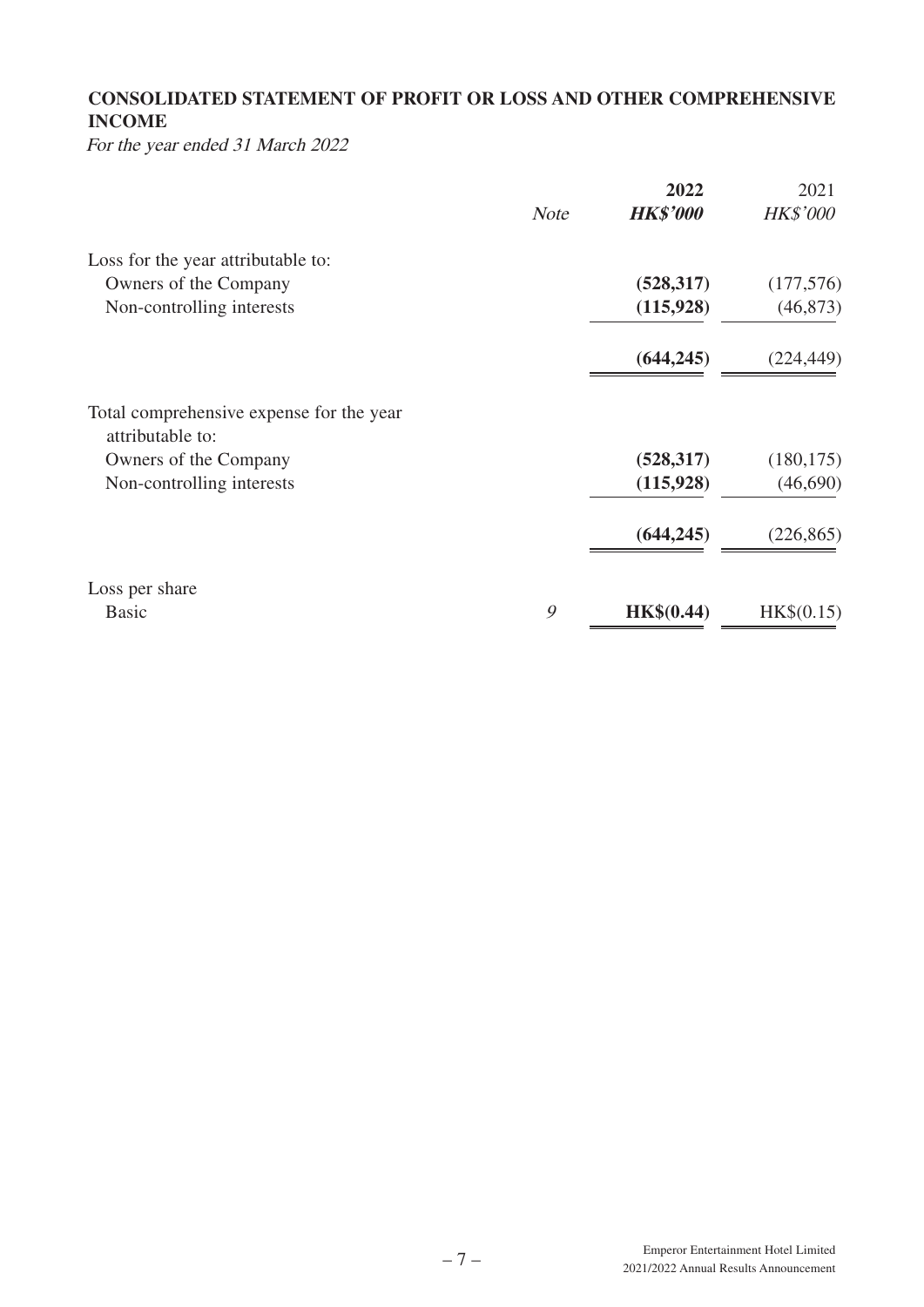# **CONSOLIDATED STATEMENT OF FINANCIAL POSITION**

# At 31 March 2022

|                                                                           |              | 2022             | 2021             |
|---------------------------------------------------------------------------|--------------|------------------|------------------|
|                                                                           | <b>Notes</b> | <b>HK\$'000</b>  | <b>HK\$'000</b>  |
| Non-current assets                                                        |              |                  |                  |
| Investment properties                                                     |              | 996,500          | 624,500          |
| Property, plant and equipment                                             |              | 2,417,802        | 1,140,345        |
| Right-of-use assets                                                       |              | 420,417          | 459,271          |
| Deposits paid for acquisition of property,<br>plant and equipment         |              | 1,681            | 12,712           |
| Pledged bank deposit                                                      |              | 64,134           | 63,000           |
| Goodwill                                                                  |              |                  | 110,960          |
|                                                                           |              | 3,900,534        | 2,410,788        |
|                                                                           |              |                  |                  |
| <b>Current</b> assets<br>Inventories                                      |              | 12,014           | 11,738           |
| Trade and other receivables                                               | 10           | 132,085          | 169,271          |
| Pledged bank deposit                                                      |              | 354              | 353              |
| Short-term bank deposits                                                  |              | 314,339          | 1,415,665        |
| Bank balances and cash                                                    |              | 671,097          | 1,861,052        |
|                                                                           |              |                  |                  |
|                                                                           |              | 1,129,889        | 3,458,079        |
| <b>Current liabilities</b>                                                |              |                  |                  |
| Trade and other payables<br>Amounts due to fellow subsidiaries            | 11           | 117,146<br>4,540 | 127,257<br>3,137 |
| Amounts due to non-controlling interests of                               |              |                  |                  |
| subsidiaries                                                              |              | 39,523           | 39,000           |
| Taxation payable                                                          |              | 145,614          | 186,641          |
| Lease liabilities                                                         |              | 2,328            | 1,234            |
|                                                                           |              | 309,151          | 357,269          |
| Net current assets                                                        |              | 820,738          | 3,100,810        |
|                                                                           |              |                  |                  |
| Total assets less current liabilities                                     |              | 4,721,272        | 5,511,598        |
| Non-current liabilities                                                   |              |                  |                  |
| Lease liabilities                                                         |              | 28,951           | 26,110           |
| Deferred taxation                                                         |              | 50,590           | 88,233           |
|                                                                           |              | 79,541           | 114,343          |
| Net assets                                                                |              | 4,641,731        | 5,397,255        |
| Capital and reserves                                                      |              |                  |                  |
| Share capital                                                             |              | 120              | 121              |
| Reserves                                                                  |              | 3,794,295        | 4,433,573        |
|                                                                           |              | 3,794,415        | 4,433,694        |
| Equity attributable to owners of the Company<br>Non-controlling interests |              | 847,316          | 963,561          |
|                                                                           |              |                  |                  |
| Total equity                                                              |              | 4,641,731        | 5,397,255        |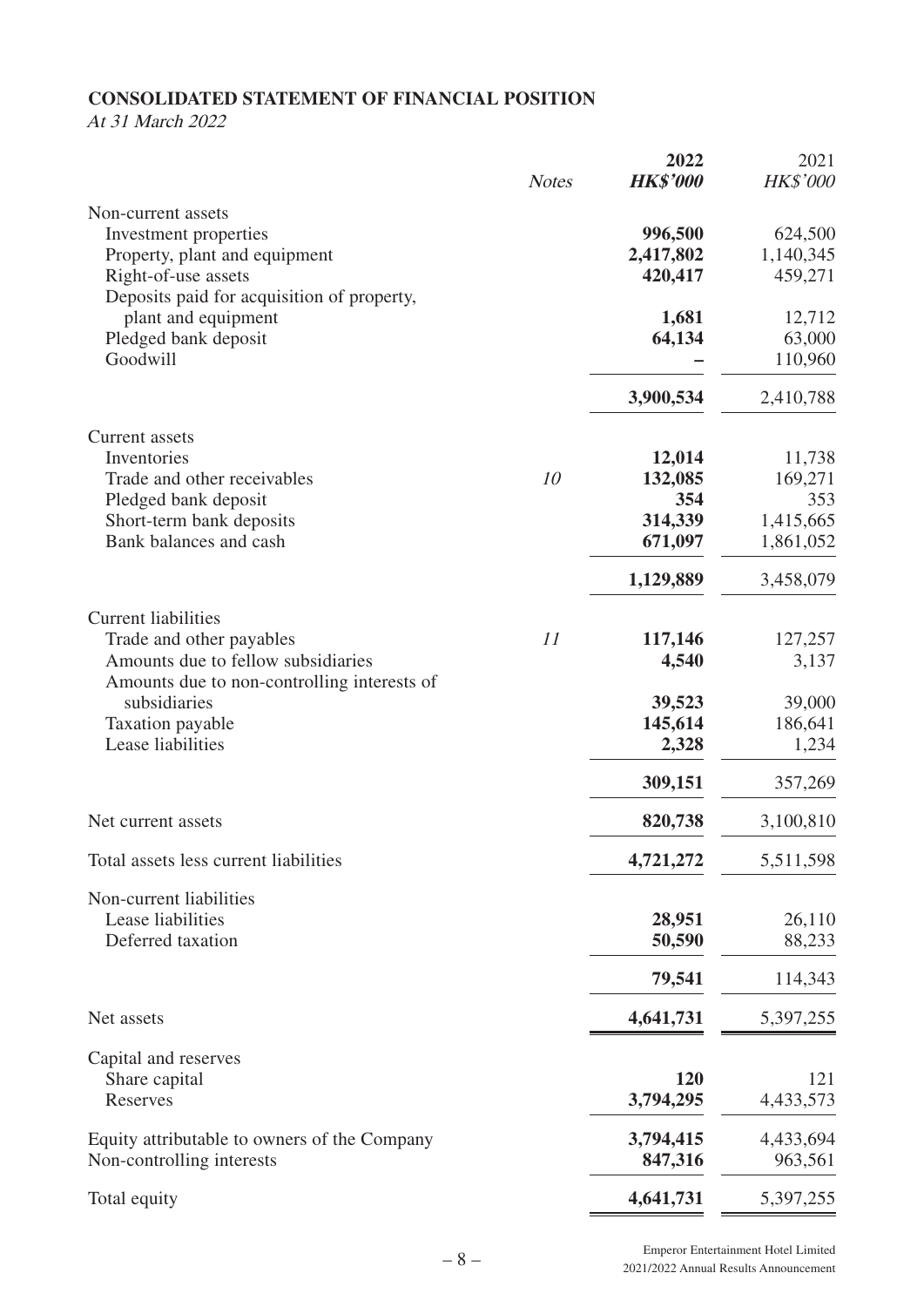## **NOTES TO THE CONSOLIDATED FINANCIAL STATEMENTS**

For the year ended 31 March 2022

## **1. BASIS OF PREPARATION OF CONSOLIDATED FINANCIAL STATEMENTS AND SIGNIFICANT POLICIES**

The consolidated financial statements have been prepared in accordance with Hong Kong Financial Reporting Standards ("**HKFRSs**") issued by The Hong Kong Institute of Certified Public Accountants ("**HKICPA**"). In addition, the consolidated financial statements include applicable disclosures required by the Rules Governing the Listing of Securities on the Stock Exchange ("**Listing Rules**") and by the Hong Kong Companies Ordinance.

The consolidated financial statements have been prepared on the historical cost basis except for investment properties which are measured at fair value at the end of each reporting period. Historical cost is generally based on the fair value of the consideration given in exchange for goods and services.

Save as described in note 2 and the application of the accounting policies in respect of business combinations as a result of the Acquisition, the accounting policies adopted for preparation of the consolidated financial statements are consistent with those followed in the preparation of the Company's consolidated financial statements for the year ended 31 March 2021.

## **2. APPLICATION OF NEW AND AMENDMENTS TO HKFRSS**

#### **Amendments to HKFRSs that are mandatorily effective for the current year**

In the current year, the Group has applied the following amendments to HKFRSs issued by the HKICPA for the first time, which are mandatorily effective for the Group's annual period beginning on 1 April 2021 for the preparation of the consolidated financial statements:

| Amendments to HKFRS 9.    | Interest Rate Benchmark Reform - Phase 2              |
|---------------------------|-------------------------------------------------------|
| HKAS 39. HKFRS 7. HKFRS 4 |                                                       |
| and HKFRS 16              |                                                       |
| Amendment to HKFRS 16     | Covid-19-Related Rent Concessions beyond 30 June 2021 |

In addition, the Group applied the agenda decision of the IFRS Interpretations Committee of the International Accounting Standards Board issued in June 2021 which clarified the costs an entity should include as "estimated costs necessary to make the sale" when determining the net realisable value of inventories.

The application of the amendments to HKFRSs in the current year has had no material impact on the Group's financial positions and performance for the current and prior years and/or on the disclosures set out in these consolidated financial statements.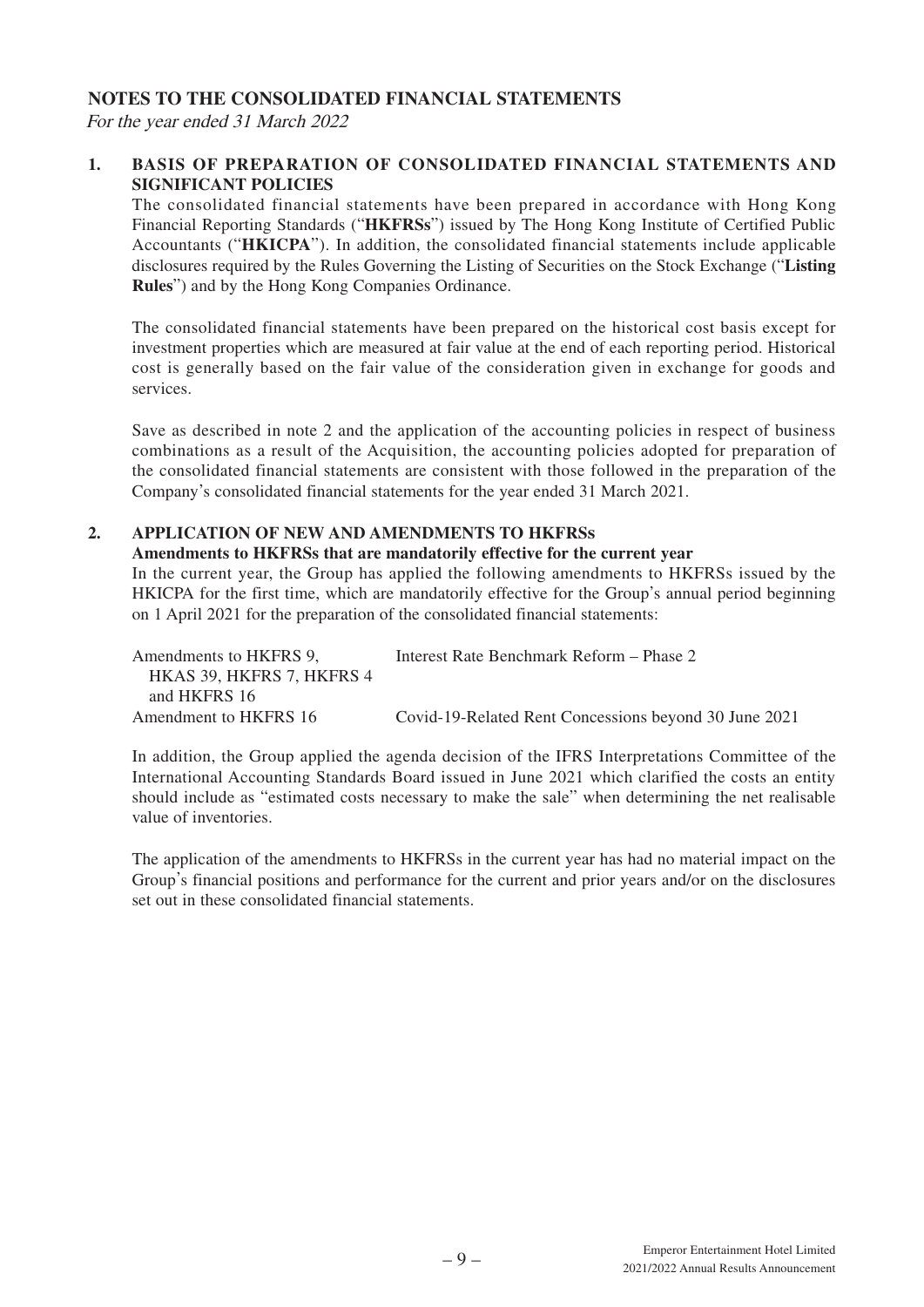# 2. APPLICATION OF NEW AND AMENDMENTS TO HKFRSS (Continued)

## **New and amendments to HKFRSs in issue but not yet effective**

The Group has not early applied the following new and amendments to HKFRSs that have been issued but are not yet effective:

| <b>HKFRS 17</b>                   | Insurance Contracts and the related Amendments <sup>2</sup>                                                                         |
|-----------------------------------|-------------------------------------------------------------------------------------------------------------------------------------|
| Amendments to HKFRS 3             | Reference to the Conceptual Framework <sup>1</sup>                                                                                  |
| Amendments to HKFRS 10 and        | Sale or Contribution of Assets between an Investor and                                                                              |
| HKAS <sub>28</sub>                | its Associate or Joint Venture <sup>3</sup>                                                                                         |
| Amendments to HKAS 1              | Classification of Liabilities as Current or Non-current and<br>related amendments to Hong Kong Interpretation 5 (2020) <sup>2</sup> |
| Amendments to HKAS 1 and          | Disclosure of Accounting Policies <sup>2</sup>                                                                                      |
| <b>HKFRS</b> Practice Statement 2 |                                                                                                                                     |
| Amendments to HKAS 8              | Definition of Accounting Estimates <sup>2</sup>                                                                                     |
| Amendments to HKAS 12             | Deferred Tax related to Assets and Liabilities arising from<br>a Single Transaction <sup>2</sup>                                    |
| Amendments to HKAS 16             | Property, Plant and Equipment – Proceeds before<br>Intended Use <sup>1</sup>                                                        |
| Amendments to HKAS 37             | Onerous Contracts – Cost of Fulfilling a Contract <sup>1</sup>                                                                      |
| Amendments to HKFRSs              | Annual Improvements to HKFRSs 2018 – 2020 <sup>1</sup>                                                                              |

1 Effective for annual periods beginning on or after 1 January 2022.

2 Effective for annual periods beginning on or after 1 January 2023.

3 Effective for annual periods beginning on or after a date to be determined.

Except for the new and amendments to HKFRSs mentioned below, the Directors anticipate that the application of all other new and amendments to HKFRSs will have no material impact on the consolidated financial statements in the foreseeable future.

## **Amendments to HKAS 12 Deferred Tax related to Assets and Liabilities arising from a Single Transaction**

The amendments narrow the scope of the recognition exemption of deferred tax liabilities and deferred tax assets in paragraphs 15 and 24 of HKAS 12 Income Taxes ("**HKAS 12**") so that it no longer applies to transactions that, on initial recognition, give rise to equal taxable and deductible temporary differences.

The Group applies HKAS 12 requirements to the relevant assets and liabilities separately. Temporary differences on initial recognition of the relevant assets and liabilities are not recognised due to application of the initial recognition exemption.

Upon the application of the amendments, the Group will recognise a deferred tax asset (to the extent that it is probable that taxable profit will be available against which the deductible temporary difference can be utilised) and a deferred tax liability for all deductible and taxable temporary differences associated with the right-of-use assets and the lease liabilities.

The amendments are effective for annual reporting periods beginning on or after 1 January 2023, with early application permitted. As at 31 March 2022, the carrying amounts of right-of-use assets and lease liabilities which are subject to the amendments amounted to HK\$25,878,000 and HK\$31,279,000 respectively. The Group is still in the progress of assessing the full impact of the application of the amendments.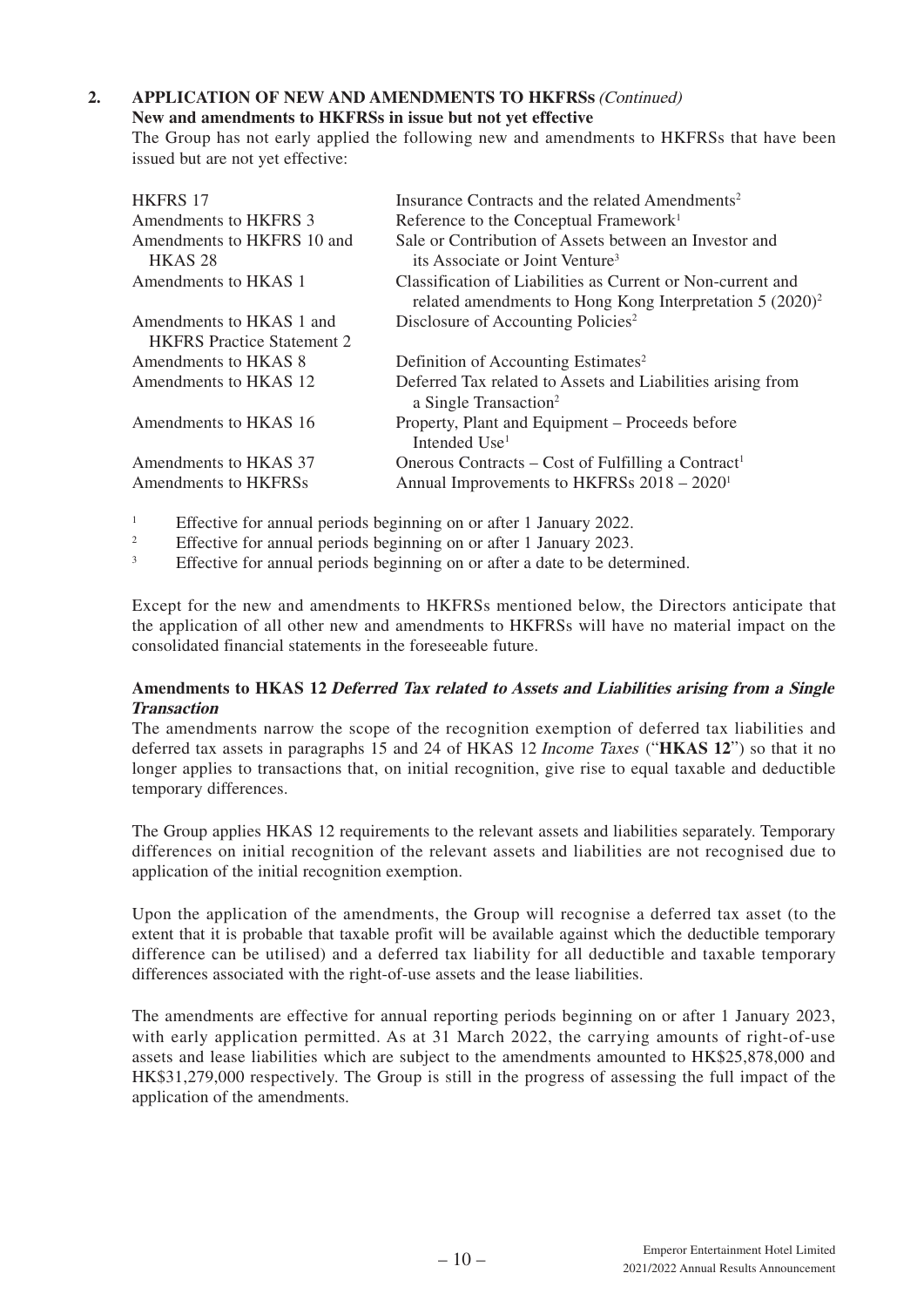#### **3. REVENUE**

## **(a) Contracts with customers**

|                                                       | 2022<br><b>HK\$'000</b> | 2021<br>HK\$'000 |
|-------------------------------------------------------|-------------------------|------------------|
| An analysis of the Group's revenue is as follows:     |                         |                  |
| <b>Recognised over time:</b>                          |                         |                  |
| Gaming revenue:                                       |                         |                  |
| - Service income from gaming transactions in mass     |                         |                  |
| market hall                                           | 178,950                 | 138,008          |
| - Service income from gaming transactions in VIP room | 65,049                  | 55,556           |
| - Service income from gaming transactions in slot     |                         |                  |
| machine hall                                          | 16,582                  | 15,511           |
| Hotel revenue:                                        |                         |                  |
| - Hotel room income                                   | 53,342                  | 29,472           |
| $-$ Others                                            | 524                     |                  |
|                                                       | 314,447                 | 238,547          |
|                                                       |                         |                  |
| Recognised at a point in time:                        |                         |                  |
| Hotel revenue:                                        |                         |                  |
| - Food and beverage sales                             | 77,413                  | 48,620           |
| <b>Revenue from contracts with customers</b>          | 391,860                 | 287,167          |
|                                                       |                         |                  |
| Gaming revenue                                        | 260,581                 | 209,075          |
| Hotel revenue                                         | 131,279                 | 78,092           |
|                                                       |                         |                  |
| <b>Revenue from contracts with customers</b>          | 391,860                 | 287,167          |

## **Transaction price allocated to the remaining performance obligations for contracts with customers**

All sales or services rendered from gaming and hotel transactions are for contracts with an original period of one year or less. As a practical expedient under HKFRS 15, the transaction price allocated to these remaining performance obligations is not disclosed.

#### **(b) Leases**

|                                                                                      | 2022<br><b>HK\$'000</b> | 2021<br><b>HK\$'000</b> |
|--------------------------------------------------------------------------------------|-------------------------|-------------------------|
| <b>Total revenue arising from leases:</b><br>Operating lease payments that are fixed | 24,034                  | 14.688                  |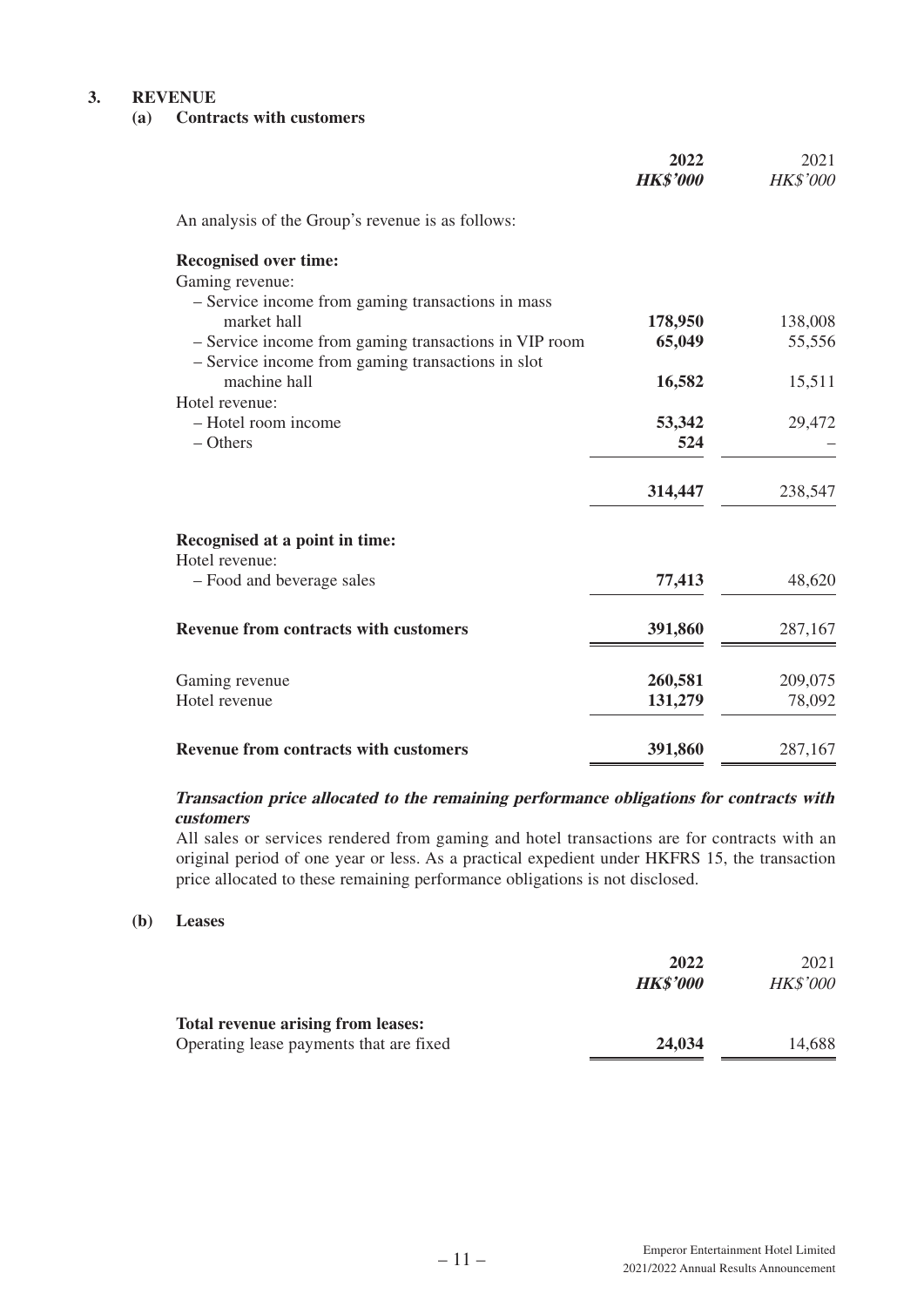## **4. SEGMENT INFORMATION**

The executive Directors have been identified as the chief operating decision makers ("**CODM**"). The CODM review the Group's internal reporting in order to assess performance and allocate resources.

During the Year, the Group acquired a business engaging in hotel and related operations and lease of investment properties in Hong Kong by acquisition of Poly Keen Group, and it is considered as a new operating and reporting segment by the CODM. In light of the businesses acquired during the Year, the Group reorganised its internal reporting structure which resulted in changes to the composition of its reporting segments by geographical operations, which are Macau operations and Hong Kong operations, respectively. The CODM are of the view that the revised presentation of the operating segment information better reflects the Group's operations and this is consistent with the internal information regularly reviewed by the CODM for the purposes of resources allocation and assessment of performance. Prior year's segment disclosures have been represented to conform with the current year's presentation.

The Group's operating segments are classified as (i) Macau operations and (ii) Hong Kong operations. The details of the Group's operating segments are as follows:

## **(i) Macau operations**

Operations in Macau derive revenues from gaming, hotel and leasing transactions: (a) gaming revenue from services rendered for mass market hall, VIP room and slot machine hall transactions and provision of gaming-related marketing and public relation services for Grand Emperor Hotel, (b) hotel revenue from sales or services rendered in Grand Emperor Hotel and Inn Hotel, and (c) leasing revenue from investment properties in these hotels.

## **(ii) Hong Kong operations**

Operations in Hong Kong derive revenues from hotel and leasing transactions: (a) hotel revenue from sales or services rendered in a hotel and (b) leasing revenue from investment properties in the hotel and serviced apartments.

The CODM assess the performance of individual operating and reportable segments based on a measure of adjusted loss before interest, tax, depreciation, impairment losses on property, plant and equipment, right-of-use assets and goodwill, exchange gains (losses) at corporate level, gain on disposal of debt instruments at fair value through other comprehensive income ("**FVTOCI**") and fair value changes of investment properties (the "**Adjusted LBITDA**").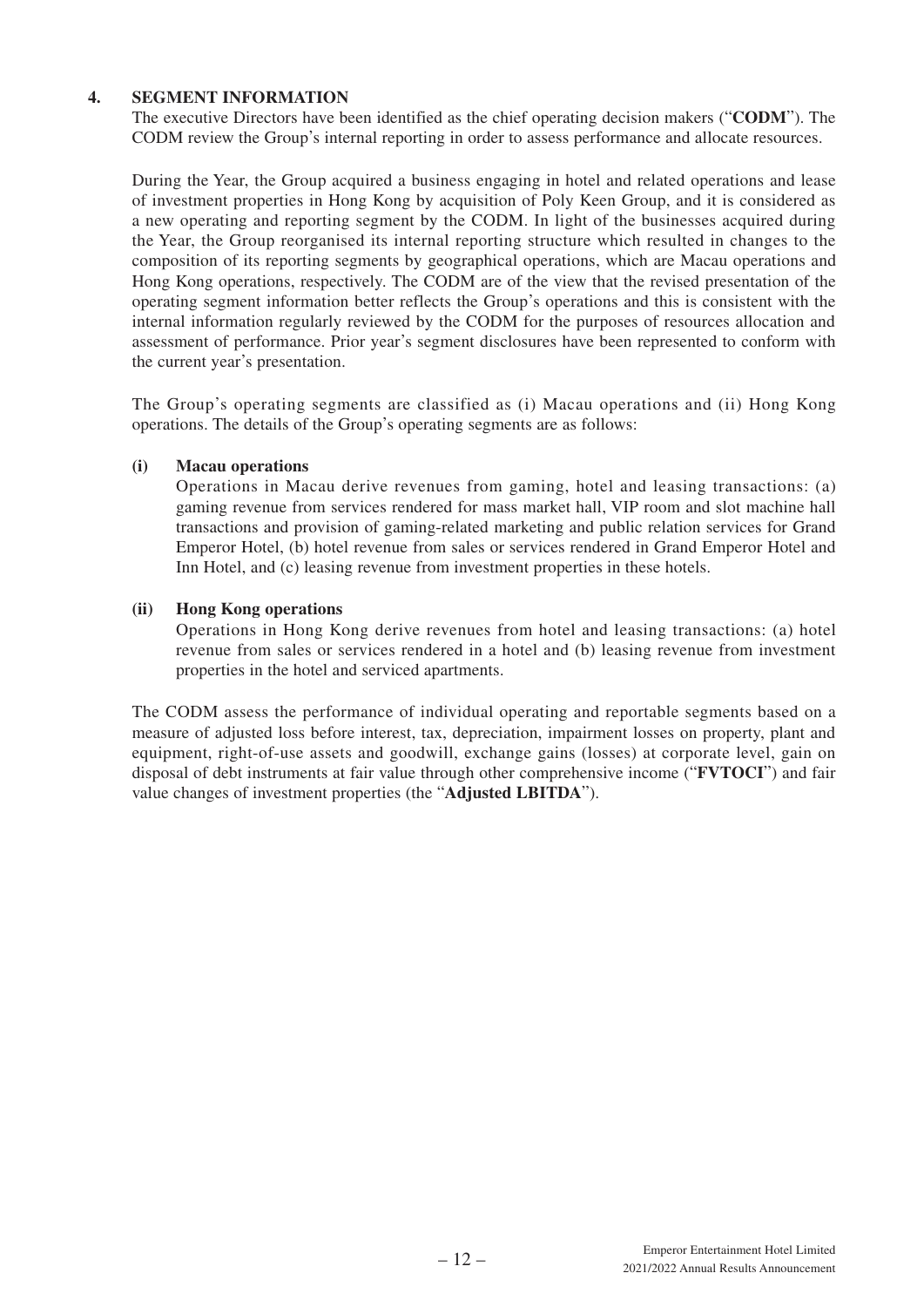# **4.** SEGMENT INFORMATION *(Continued)*

Information regarding the above segments is reported below:

## **Segment revenues and results**

**For the year ended 31 March 2022**

|                                                     | <b>Macau</b><br>operations<br><b>HK\$'000</b> | <b>Hong Kong</b><br>operations<br><b>HK\$'000</b> | <b>Total</b><br><b>HK\$'000</b> |
|-----------------------------------------------------|-----------------------------------------------|---------------------------------------------------|---------------------------------|
| <b>Segment revenue</b>                              |                                               |                                                   |                                 |
| Gaming revenue                                      | 260,581                                       |                                                   | 260,581                         |
| Hotel revenue                                       | 80,295                                        | 50,984                                            | 131,279                         |
| Leasing revenue                                     | 11,537                                        | 12,497                                            | 24,034                          |
| Total                                               | 352,413                                       | 63,481                                            | 415,894                         |
| Segment result based on the Adjusted LBITDA         | (170, 573)                                    | (1, 185)                                          | (171, 758)                      |
| Bank interest income                                |                                               |                                                   | 15,424                          |
| Depreciation of property, plant and equipment       |                                               |                                                   | (136, 677)                      |
| Depreciation of right-of-use assets                 |                                               |                                                   | (19,739)                        |
| Impairment losses on property, plant and equipment, |                                               |                                                   |                                 |
| right-of-use assets and goodwill                    |                                               |                                                   | (271, 120)                      |
| Exchange gains at corporate level                   |                                               |                                                   | 3,893                           |
| Fair value changes of investment properties         |                                               |                                                   | (143,000)                       |
| Finance costs                                       |                                               |                                                   | (1,908)                         |
| Loss before taxation                                |                                               |                                                   | (724, 885)                      |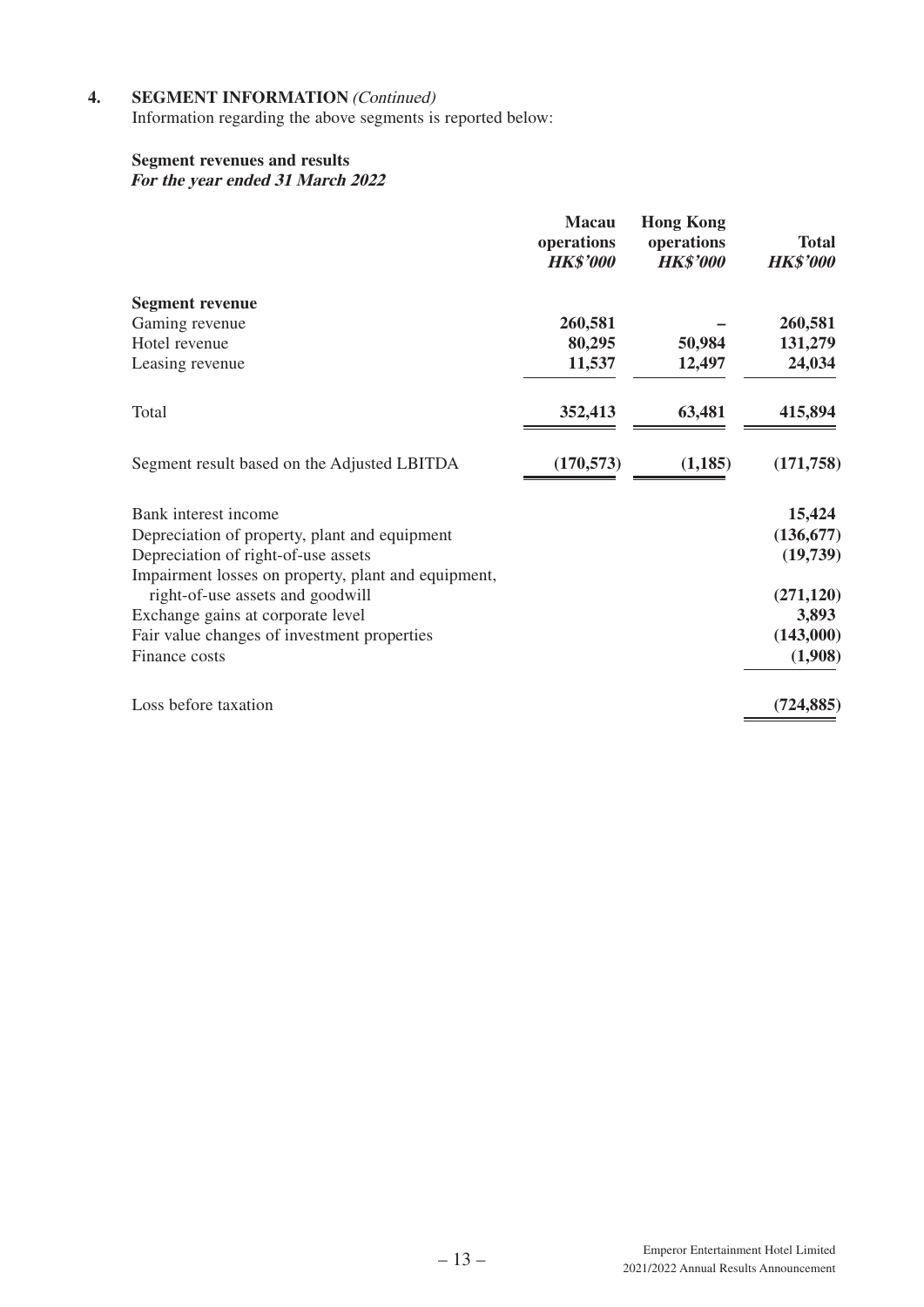**4.** SEGMENT INFORMATION *(Continued)* **Segment revenues and results** (Continued) For the year ended 31 March 2021 (restated)

|                                                 | Macau<br>operations<br><b>HK\$'000</b> | Hong Kong<br>operations<br><b>HK\$'000</b> | Total<br><b>HK\$'000</b> |
|-------------------------------------------------|----------------------------------------|--------------------------------------------|--------------------------|
| <b>Segment revenue</b>                          |                                        |                                            |                          |
| Gaming revenue                                  | 209,075                                |                                            | 209,075                  |
| Hotel revenue                                   | 78,092                                 |                                            | 78,092                   |
| Leasing revenue                                 | 14,688                                 |                                            | 14,688                   |
| Total                                           | 301,855                                |                                            | 301,855                  |
| Segment result based on the Adjusted LBITDA     | (205, 364)                             |                                            | (205, 364)               |
| Bank interest income                            |                                        |                                            | 53,639                   |
| Interest income from debt instruments at FVTOCI |                                        |                                            | 921                      |
| Gain on disposal of debt instruments at FVTOCI  |                                        |                                            | 3,270                    |
| Depreciation of property, plant and equipment   |                                        |                                            | (94, 372)                |
| Depreciation of right-of-use assets             |                                        |                                            | (20, 122)                |
| Exchange losses at corporate level              |                                        |                                            | (5,064)                  |
| Fair value changes of investment properties     |                                        |                                            | (36,000)                 |
| Finance costs                                   |                                        |                                            | (1,235)                  |
| Loss before taxation                            |                                        |                                            | (304, 327)               |

Other than the segment information disclosed above, there was no other information reviewed by the CODM for the years ended 31 March 2022 and 31 March 2021.

## **Segment assets and liabilities**

No analysis of the Group's assets and liabilities by operating and reportable segments is disclosed as it is not regularly provided to the CODM for review.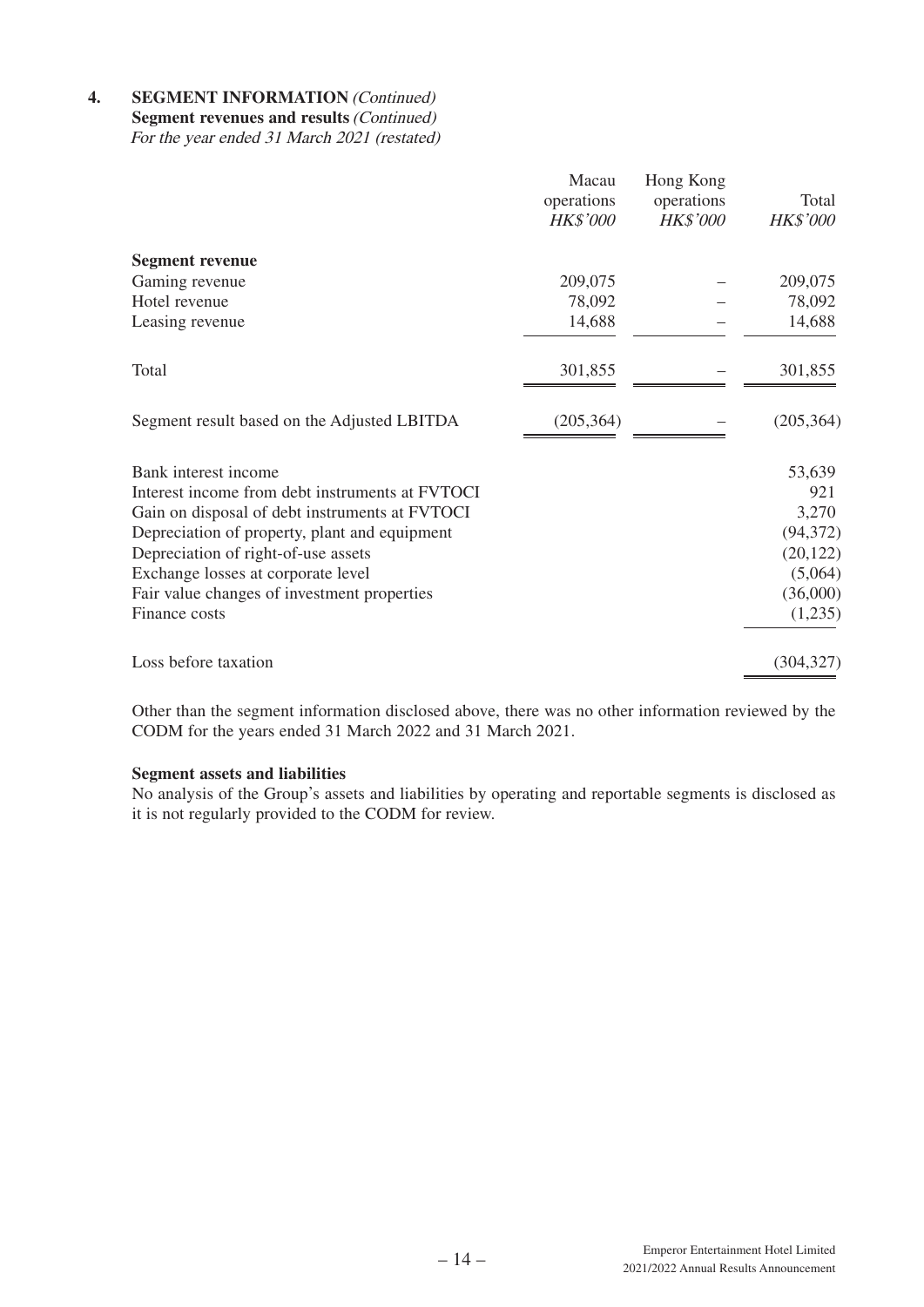## **4.** SEGMENT INFORMATION *(Continued)*

#### **Geographical information**

The Group's operations are located in Macau and Hong Kong.

The Group's revenue from external customers and information about its non-current assets, other than pledged bank deposit, by geographical location of the assets are detailed below:

|           | <b>Revenue from customers</b><br>For the year ended 31 March |                 | <b>Non-current assets</b><br>As at 31 March |                 |
|-----------|--------------------------------------------------------------|-----------------|---------------------------------------------|-----------------|
|           | 2022                                                         | 2021            | 2022                                        | 2021            |
|           | <b>HK\$'000</b>                                              | <b>HK\$'000</b> | <b>HK\$'000</b>                             | <b>HK\$'000</b> |
| Macau     | 352,413                                                      | 301,855         | 1,840,235                                   | 2,347,151       |
| Hong Kong | 63,481                                                       |                 | 1,996,165                                   | 637             |
|           | 415,894                                                      | 301,855         | 3,836,400                                   | 2,347,788       |

#### **Information about major customer**

During the Year, revenue derived from one (2021: one) customer which contributed over 10% of the Group's total revenue amounted to HK\$260,581,000 (2021: HK\$209,075,000). The revenue related to Macau operations (2021: Macau operations).

## **5. OTHER GAINS AND LOSSES**

|    |                                                                                                   | 2022<br><b>HK\$'000</b> | 2021<br><b>HK\$'000</b> |
|----|---------------------------------------------------------------------------------------------------|-------------------------|-------------------------|
|    | Net foreign exchange gains (losses)                                                               | 3,893                   | (5,064)                 |
| 6. | <b>LOSS BEFORE TAXATION</b>                                                                       |                         |                         |
|    |                                                                                                   | 2022<br><b>HK\$'000</b> | 2021<br><b>HK\$'000</b> |
|    | Loss before taxation has been arrived at after charging:                                          |                         |                         |
|    | Commission expenses in gaming operation<br>(included in selling and marketing expenses)           | 45,904                  | 38,200                  |
|    | Depreciation of property, plant and equipment                                                     | 136,677                 | 94,372                  |
|    | Depreciation of right-of-use assets                                                               | 19,739                  | 20,122                  |
|    | Loss on disposal/write-off of property, plant and equipment                                       | 64                      | 11                      |
|    | and after crediting:                                                                              |                         |                         |
|    | Bank interest income (included in other income)                                                   | 15,424                  | 53,639                  |
|    | Government subsidies (included in other income)<br>Gain on disposal of debt instruments at FVTOCI | 2,761                   | 971                     |
|    | (included in other income)<br>Interest income from debt instruments at FVTOCI                     |                         | 3,270                   |
|    | (included in other income)                                                                        |                         | 921                     |
|    | Covid-19-related rent concession                                                                  |                         | 545                     |
|    |                                                                                                   |                         |                         |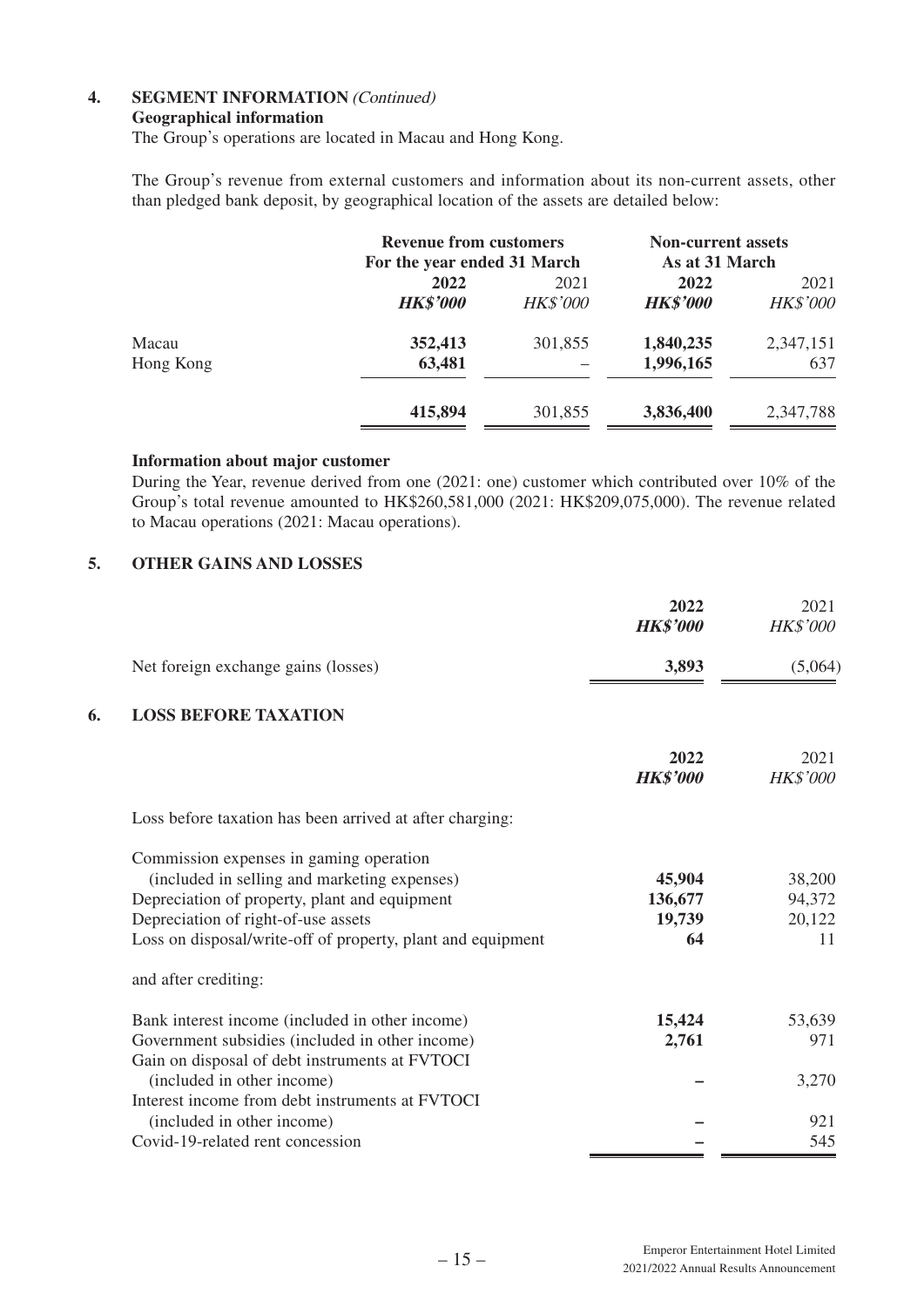## **7. TAXATION CREDIT**

|                                            | 2022<br><b>HK\$'000</b> | 2021<br><b>HK\$'000</b> |
|--------------------------------------------|-------------------------|-------------------------|
| Macau Complementary Tax $("CT")$           |                         |                         |
| - Current year                             | (2,627)                 | (1,527)                 |
| - Reversal of tax provision in prior years | 43,662                  | 69,032                  |
| - Underprovision in prior years            |                         | (37)                    |
|                                            | 41,035                  | 67,468                  |
| Deferred taxation                          | 39,605                  | 12,410                  |
| Taxation credit                            | 80,640                  | 79,878                  |

The CT is calculated at the applicable rate of 12% of the estimated assessable profits for both years.

Pursuant to the CT law, the statutory right to issue CT assessment on the estimated assessable profit in a year of assessment will expire in five consecutive years after that year of assessment. At the end of the reporting period, the Directors reassessed the adequacy of the CT provision and determined to reverse part of the Group's relevant CT provision of HK\$43,662,000 for the 2016 year of assessment (2021: HK\$69,032,000 for the 2015 year of assessment) accordingly.

Hong Kong Profits Tax is calculated at 16.5% of the estimated assessable profits for both years.

## **8. DIVIDENDS**

|                                                               | 2022<br><b>HK\$'000</b> | 2021<br><b>HK\$'000</b> |
|---------------------------------------------------------------|-------------------------|-------------------------|
| Dividends recognised as distribution during the year:         |                         |                         |
| Final dividend paid in respect of 2021: HK\$0.015 per share   |                         |                         |
| $(2021:HK$0.030 per share in respect of 2020)$                | 17,960                  | 36,833                  |
| Interim dividend paid in respect of 2022: HK\$0.015 per share |                         |                         |
| $(2021:HK$0.015 per share in respect of 2021)$                | 17,960                  | 18,225                  |
| Special dividend paid in respect of 2022: HK\$0.05 per share  |                         |                         |
| (2021: Nil)                                                   | 59,865                  |                         |
|                                                               | 95,785                  | 55,058                  |

The Board has resolved not to recommend any final dividend for the Year (2021: HK\$0.015 per share).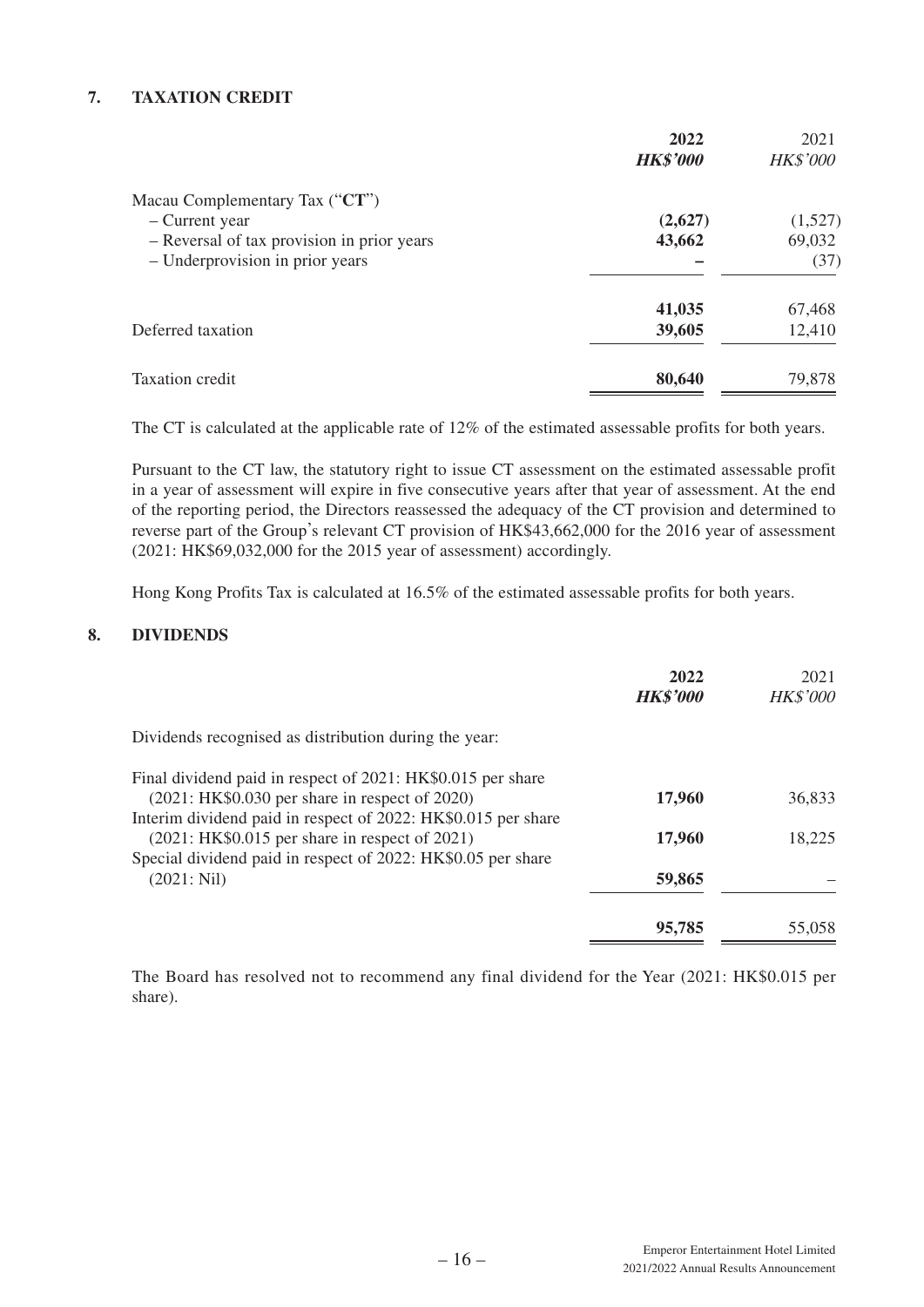## **9. LOSS PER SHARE**

The calculation of the basic loss per share attributable to owners of the Company is based on the following data:

|                                                                                                            | 2022<br><b>HK\$'000</b> | 2021<br><b>HK\$'000</b> |
|------------------------------------------------------------------------------------------------------------|-------------------------|-------------------------|
| Loss<br>Loss for the year attributable to owners of the Company<br>for the purpose of basic loss per share | (528, 317)              | (177,576)               |
|                                                                                                            |                         |                         |
|                                                                                                            | 2022                    | 2021                    |
| Number of shares<br>Weighted average number of ordinary shares in issue                                    |                         |                         |
| for the purpose of basic loss per share                                                                    | 1,197,709,695           | 1,222,141,613           |

Diluted loss per share is not presented as there was no dilutive potential ordinary share for both years.

## **10. TRADE AND OTHER RECEIVABLES**

|                                   | 2022<br><b>HK\$'000</b> | 2021<br><b>HK\$'000</b> |
|-----------------------------------|-------------------------|-------------------------|
| Trade receivables                 | 45,035                  | 61,841                  |
| Less: Impairment allowance        | (20, 879)               | (20, 879)               |
|                                   | 24,156                  | 40,962                  |
| Chips on hand                     | 50,444                  | 54,666                  |
| Other receivables and prepayments | 57,485                  | 73,643                  |
|                                   | 132,085                 | 169,271                 |

As at 31 March 2022, trade receivables comprise receivables from contracts with customers and lease receivables of HK\$19,401,000 (2021: HK\$37,337,000) and HK\$4,755,000 (2021: HK\$3,625,000) respectively.

As at 1 April 2020, trade receivables from contracts with customers and lease receivables amounted to HK\$22,487,000 and HK\$1,112,000 respectively.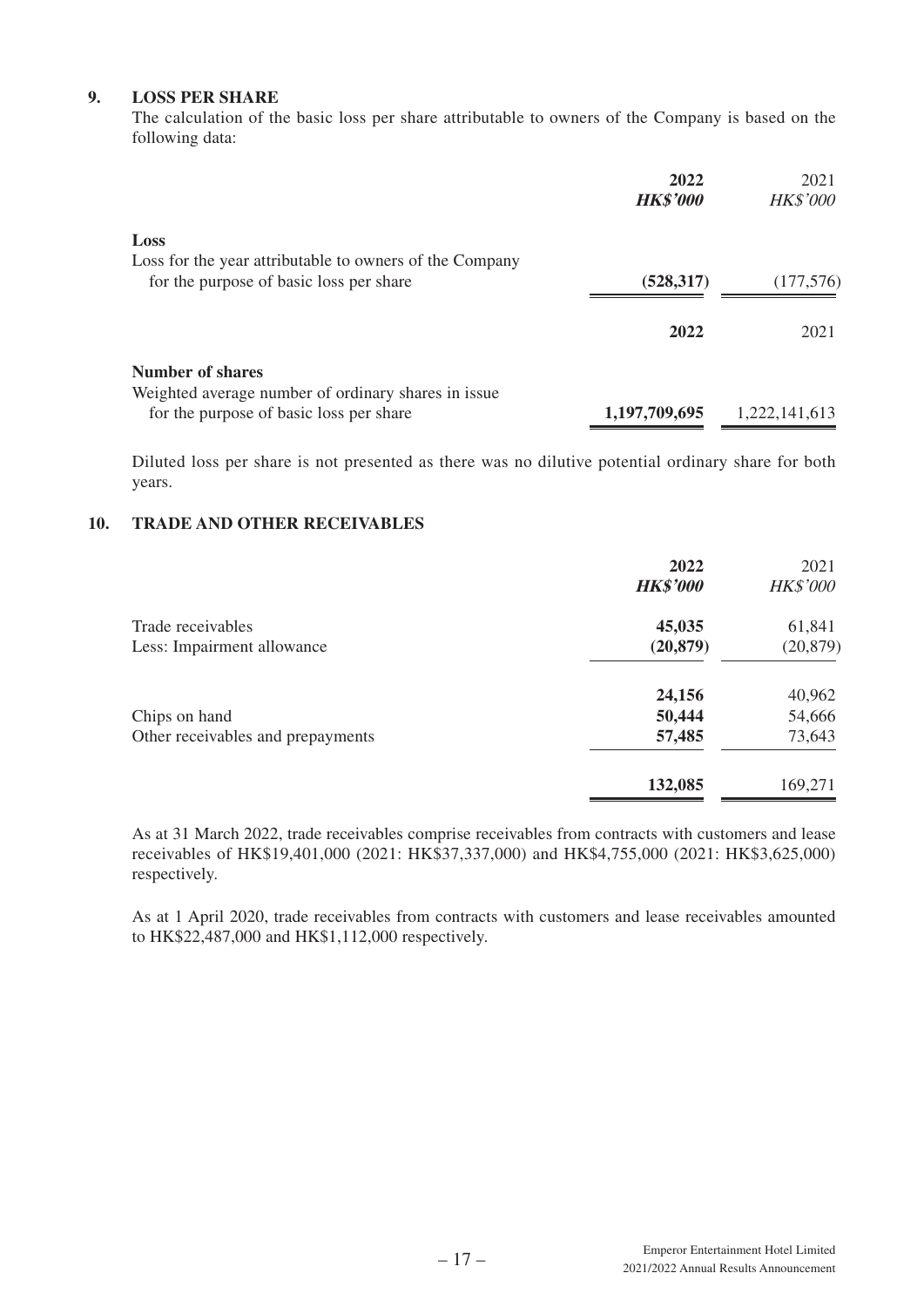## **10. TRADE AND OTHER RECEIVABLES** (Continued)

An aging analysis of the Group's trade receivables (net of impairment allowance) based on the date of credit granted or the invoice date at the end of the reporting period is set out below:

|                 | 2022            | 2021            |
|-----------------|-----------------|-----------------|
|                 | <b>HK\$'000</b> | <b>HK\$'000</b> |
| $0-30$ days     | 6,061           | 25,905          |
| $31 - 60$ days  | 699             | 959             |
| $61 - 90$ days  | 1,135           | 359             |
| $91 - 180$ days | 3,289           | 839             |
| Over 180 days   | 12,972          | 12,900          |
|                 | 24,156          | 40,962          |

The Group normally allows credit periods of up to 60 days to its trade customers, except for certain credit worthy customers with long term relationship and stable repayment patterns, where the credit periods are extended to a longer period.

As at 31 March 2022, included in the Group's trade receivables balance were debtors with aggregate carrying amount of HK\$17,396,000 (2021: HK\$14,098,000) which were past due at the end of the reporting period. Out of the past due balances, HK\$16,261,000 (2021: HK\$13,739,000) has been past due 90 days or more and is not considered as in default as the Directors are of the opinion that the balances are still considered recoverable due to long-term/ongoing relationship or agreed settlement plan with the customers.

Chips on hand represent chips issued by a gaming concessionaire in Macau which can be exchanged into their cash amounts.

## **11. TRADE AND OTHER PAYABLES**

|                                                   | 2022<br><b>HK\$'000</b> | 2021<br><b>HK\$'000</b> |
|---------------------------------------------------|-------------------------|-------------------------|
| Trade payables                                    | 9,044                   | 9,374                   |
| Chips in custody and deposits from gaming patrons | 4,497                   | 19,730                  |
| Construction payables and accruals                | 2,492                   | 1,058                   |
| Other payables and accruals                       | 73,999                  | 66,159                  |
| Accrued staff costs                               | 9,114                   | 12,936                  |
| Short-term advance                                | 18,000                  | 18,000                  |
|                                                   | 117,146                 | 127,257                 |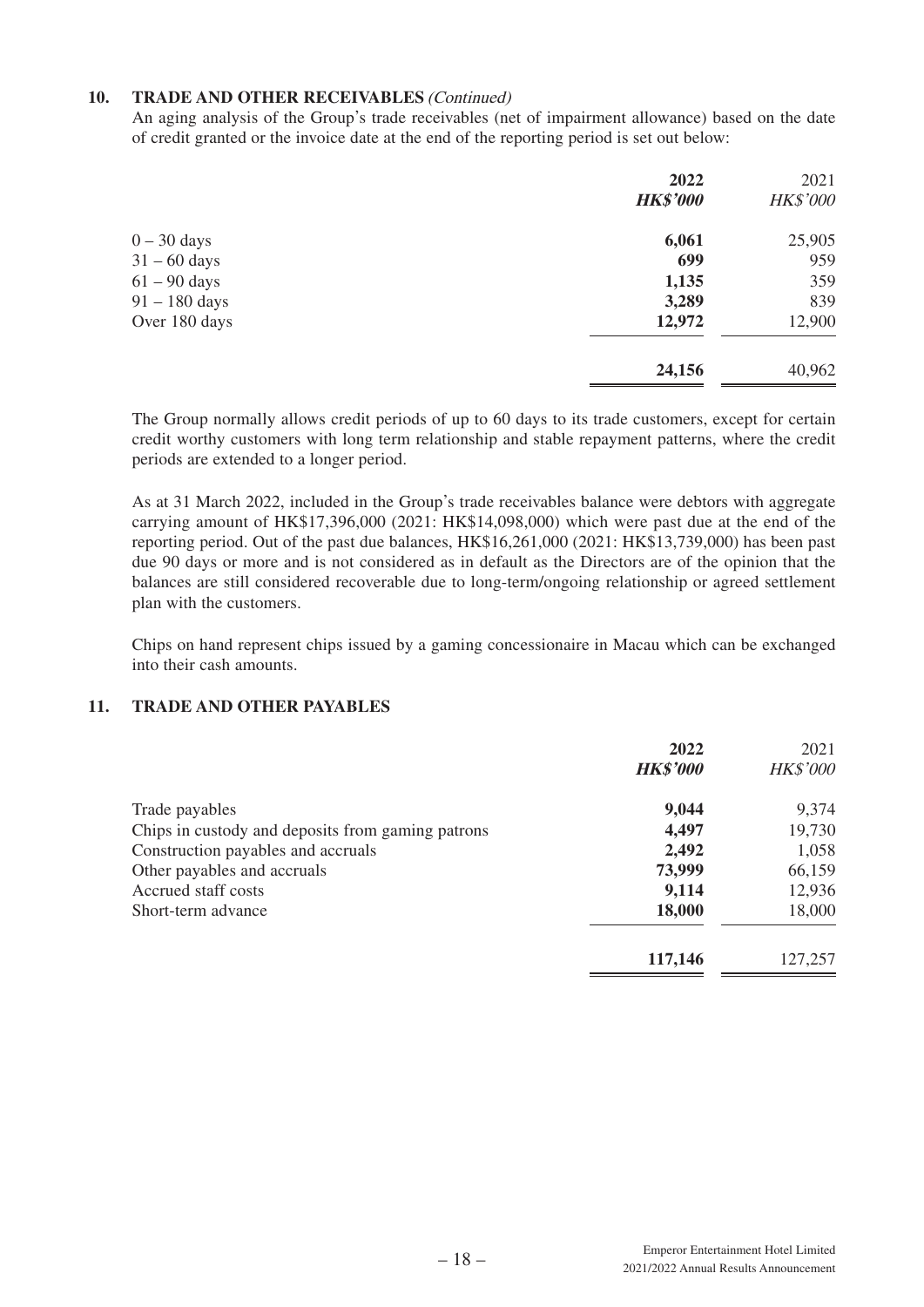## **11. TRADE AND OTHER PAYABLES** (Continued)

An aging analysis of the Group's trade payables based on the invoice date at the end of the reporting period is set out below:

|                 | 2022            | 2021     |
|-----------------|-----------------|----------|
|                 | <b>HK\$'000</b> | HK\$'000 |
| $0 - 30$ days   | 3,648           | 3,552    |
| $31 - 60$ days  | 5,166           | 5,247    |
| $61 - 90$ days  | 123             | 317      |
| $91 - 180$ days | 81              | 74       |
| Over 180 days   | <b>26</b>       | 184      |
|                 | 9,044           | 9,374    |

Other payables and accruals mainly include accrued commission expenses in gaming operation, other accrued expenses and other deposits.

## **12. ACQUISITION OF SUBSIDIARIES**

On 28 May 2021, Emperor Hotel Investment Limited ("**Emperor Hotel Investment**"), an indirect non-wholly owned subsidiary of the Company, completed the acquisition of the entire equity interest of Poly Keen and the loan due by Poly Keen to Emperor Hotel Group Limited ("**Emperor Hotel Group**"), a direct wholly-owned subsidiary of Emperor International, at a total cash consideration of HK\$2,048,832,000. Accordingly, Emperor Hotel Investment has the right to the loan due by Poly Keen.

Poly Keen Group are principally engaged in hospitality business and property investment in Hong Kong. The Acquisition has been accounted for as acquisition of business using the acquisition method and no goodwill was recognised as a result of the Acquisition.

Acquisition-related costs amounting to HK\$1,578,000 have been excluded from the consideration transferred and have been recognised directly as an expense in the period within the "administrative expenses" line item in the consolidated statement of profit or loss and other comprehensive income.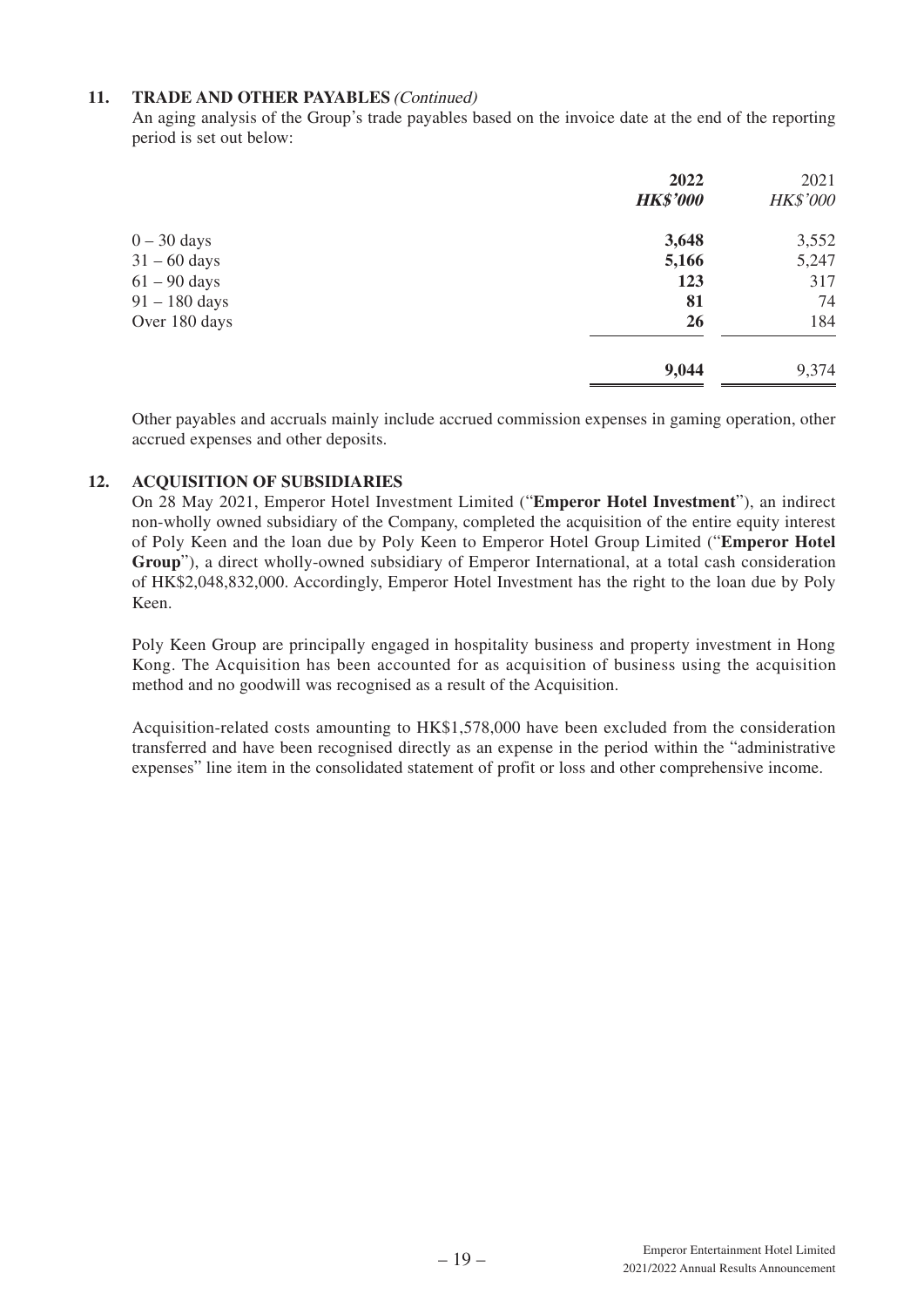#### **12. ACQUISITION OF SUBSIDIARIES** (Continued)

Fair values of assets and liabilities of Poly Keen Group recognised at the date of the Acquisition are as follows:

|                                                                 | <b>HK\$'000</b> |
|-----------------------------------------------------------------|-----------------|
| Investment properties                                           | 515,000         |
| Property, plant and equipment                                   | 1,525,489       |
| Inventories                                                     | 763             |
| Trade and other receivables                                     | 7,843           |
| Bank balances and cash                                          | 18,824          |
| Trade and other payables                                        | (15,902)        |
| Amount due to Emperor Hotel Group                               | (2,256,246)     |
| Taxation payable                                                | (8)             |
| Amount due to non-controlling interest of a subsidiary          | (2,090)         |
| Deferred taxation                                               | (1,962)         |
|                                                                 | (208, 289)      |
| Add: Loan assignment from Emperor Hotel Group                   | 2,256,246       |
|                                                                 | 2,047,957       |
| Goodwill arising on the Acquisition:                            |                 |
| Consideration paid in cash                                      | 2,048,832       |
| Add: Deficit non-controlling interest of Poly Keen's subsidiary | (875)           |
| Less: Net assets acquired                                       | (2,047,957)     |
|                                                                 |                 |
| Net cash outflows arising on the Acquisition for the Year:      |                 |
|                                                                 | <b>HK\$'000</b> |
| Cash consideration paid                                         | (2,048,832)     |
| Less: Cash and cash equivalent balances acquired                | 18,824          |
|                                                                 | (2,030,008)     |

Included in the revenue and loss for the Year of the Group are HK\$63,481,000 and HK\$46,112,000 respectively that are attributable to Poly Keen Group.

Had the Acquisition been effected at the beginning of the Year, the total amount of revenue of the Group for the Year would have been HK\$426,316,000, and the amount of loss for the Year would have been HK\$655,329,000.

#### **13. EVENTS AFTER REPORTING PERIOD**

On 1 April 2022, the Company announced that it would cease the gaming operation of the Group after the Expiry Date, while the hospitality business in Grand Emperor Hotel is retained. The Board believes that it is in the best interest of the Company and its shareholders as a whole. Details of the cessation were disclosed in the announcement of the Company dated 1 April 2022.

On 15 June 2022, the Company further announced that SJM would continue to run the gaming operation in Grand Emperor Hotel from 27 June 2022 to 31 December 2022. Therefore, the Group has entered into an agreement with SJM for the provision of the hotel rooms, catering and other ancillary services for the gaming operation to be run by SJM in Grand Emperor Hotel after the Expiry Date. Details of the arrangements were disclosed in the joint announcement of the Company and Emperor International dated 15 June 2022.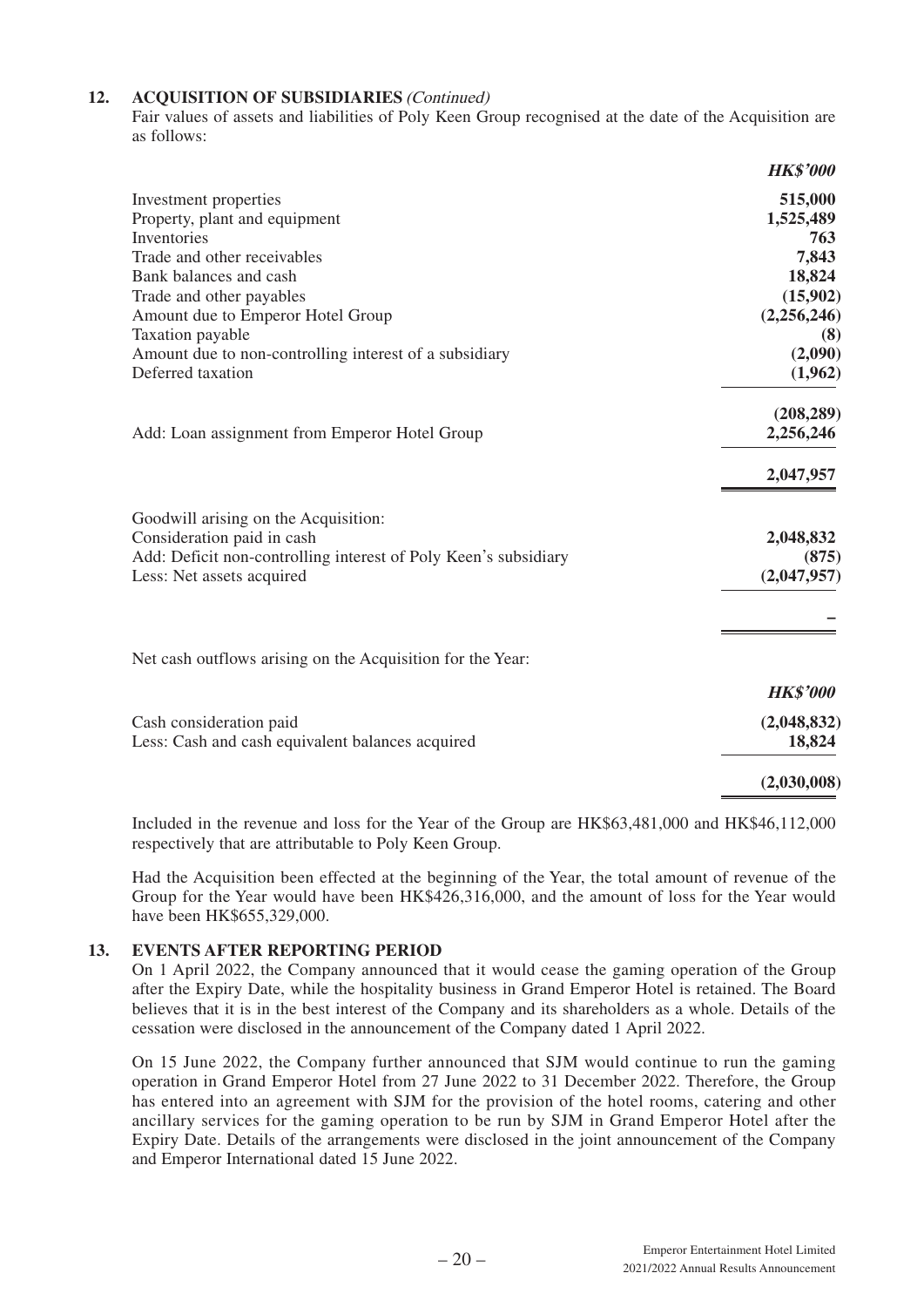# **SCOPE OF WORK OF MESSRS. DELOITTE TOUCHE TOHMATSU**

The figures in respect of the Group's consolidated statement of financial position, consolidated statement of profit or loss and other comprehensive income and the related notes thereto for the Year as set out in the preliminary announcement have been agreed by the Group's auditor, Messrs. Deloitte Touche Tohmatsu, to the amounts set out in the Group's audited consolidated financial statements for the Year as approved by the Board on 23 June 2022. The work performed by Messrs. Deloitte Touche Tohmatsu in this respect did not constitute an assurance engagement and consequently no opinion or assurance conclusion has been expressed by Messrs. Deloitte Touche Tohmatsu on the preliminary announcement.

# **REVIEW OF CONSOLIDATED FINANCIAL STATEMENTS FOR THE YEAR**

The Audit Committee of the Company, which comprises three Independent Non-executive Directors of the Company, had reviewed the audited consolidated financial statements for the Year in conjunction with the Group's auditor, Messrs. Deloitte Touche Tohmatsu. Based on this review and discussion with the management of the Company, the Audit Committee was satisfied that the audited consolidated financial statements were prepared in accordance with applicable accounting standards and fairly presented the Group's financial position as at 31 March 2022 and annual results for the Year.

# **CORPORATE GOVERNANCE**

# **Corporate Governance Code**

The Company has complied with all the code provisions of the Corporate Governance Code as set out in the Appendix 14 to the Listing Rules throughout the Year.

## **Model Code for Securities Transactions**

The Company has adopted its own code of conduct regarding securities transactions by Directors ("**EEH Securities Code**") on no less exacting terms than the required standards as set out in the Appendix 10 to the Listing Rules regarding Model Code for Securities Transactions by Directors of Listed Issuers (the "**Model Code**"). Having made specific enquiry to all Directors, all of them confirmed that they have complied with the required standard of dealings as set out in the EEH Securities Code throughout the Year.

Relevant employees who are likely to be in possession of unpublished price-sensitive information of the Group are also subject to compliance with written guidelines in line with the Model Code. No incident of non-compliance by relevant employees was noted throughout the Year.